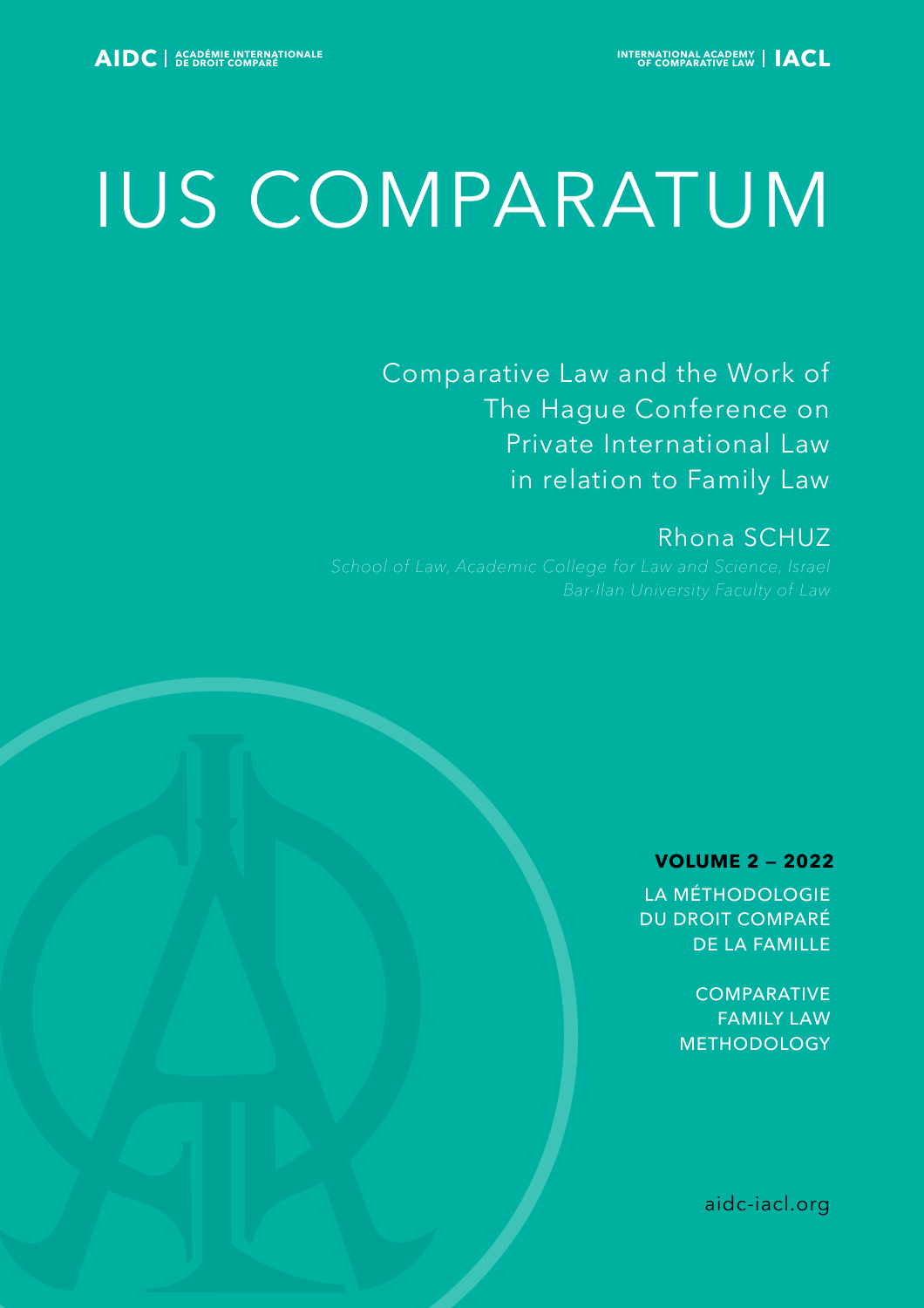*Ius Comparatum* rassemble chaque année des publications académiques sur diverses questions juridiques ayant fait l'objet d'une analyse de droit comparé.

Toutes les publications sont disponibles sur le site Web de l'Académie et sont publiées avec l'ambition de faire avancer la recherche en droit comparé.

La qualité de la publication est garantie par une sélection en interne suite à un appel à contributions pour le thème choisi chaque année. Le contenu est la responsabilité des auteur(e)s. Les articles peuvent être téléchargés par des particuliers, pour leur propre usage, sous réserve des règles ordinaires du droit d'auteur.

*Ius Comparatum* gathers each year academic publications on diverse legal issues analyzed from a comparative law perspective.

All publications are available on the Academy's website and are released in the interest of advancing comparative law scholarship.

The quality of the publication is guaranteed by an internal review following a Call for Papers for each year's selected topic. The content is the responsibility of authors. Papers may be downloaded by individuals, for their own use, subject to the ordinary copyright rules.

Tous les droits sont réservés.

Aucune partie de cette publication ne peut être reproduite sous quelque forme que ce soit sans l'autorisation des auteur(e)s.

All rights reserved.

No part of this publication may be reproduced in any form without permission of the author(s).

Académie internationale de droit comparé

#### CITATION / CITE AS

**Rhona SCHUZ, '**Comparative Law and the Work of The Hague Conference on Private International Law in relation to Family Law' Ius Comparatum 2(2022) 6-27 [International Academy of Comparative Law: aidc-iacl.org]

International Academy of Comparative Law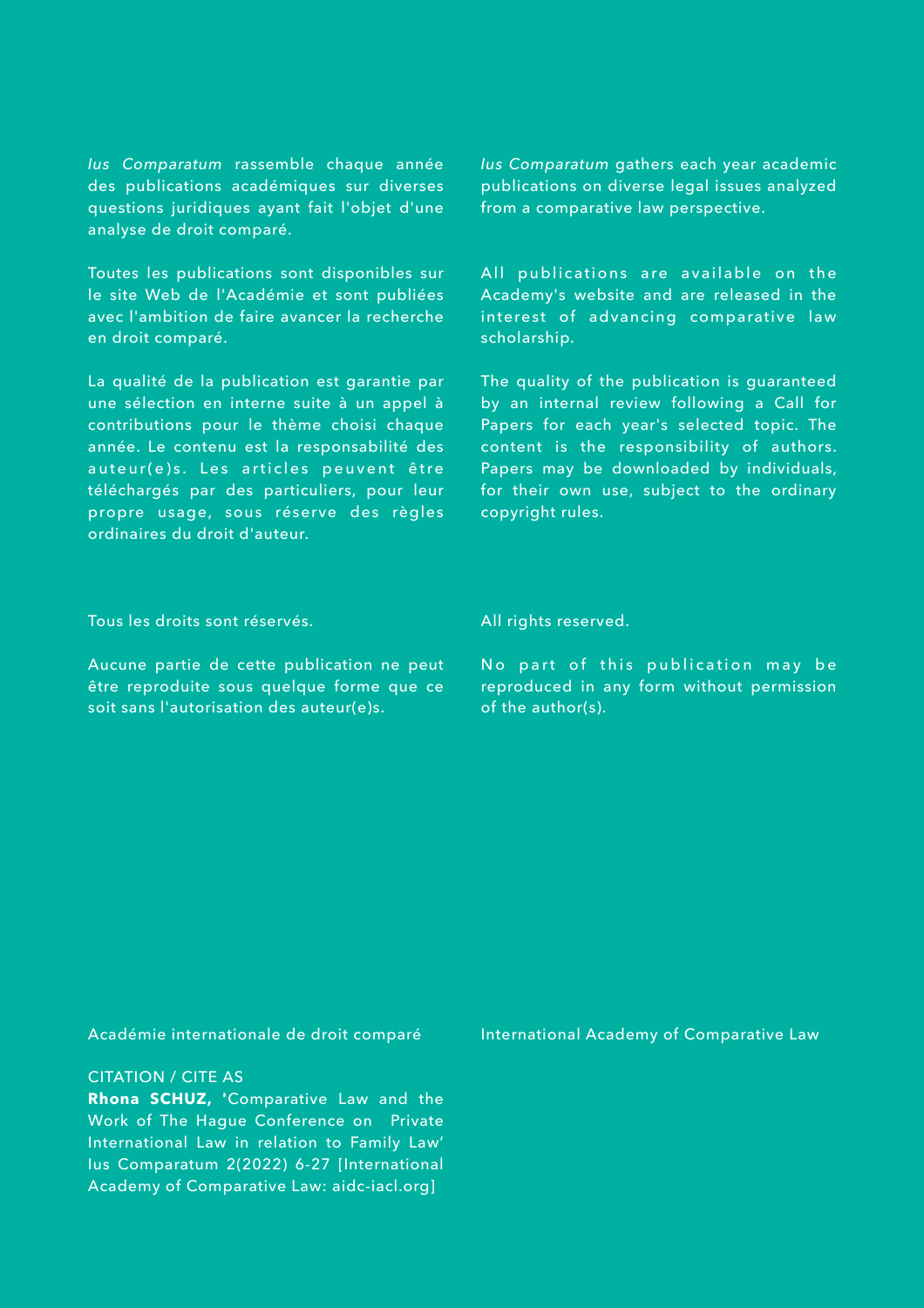# COMPARATIVE LAW AND THE WORK OF THE HAGUE CONFERENCE ON PRIVATE INTERNATIONAL LAW IN RELATION TO FAMILY LAW

Rhona SCHUZ1

### LEÇON INAUGURALE – INAUGURAL LECTURE

*Cette leçon souligne l'importance du droit comparé dans les travaux de la Conférence de La Haye de droit international privé dans le domaine du droit de la famille, tant dans le processus d'élaboration des conventions que dans le suivi de la mise en œuvre des conventions après leur entrée en vigueur. Des exemples sont donnés de la manière dont différents types d'études de droit comparé ont été utilisés pour éclairer le travail de préparation des conventions et des divers outils de droit comparé qui ont été adoptés dans les efforts post-conventionnels pour promouvoir une mise en œuvre uniforme. L'importance du travail comparatif post-conventionnel est soulignée par une brève discussion sur l'importance d'une application uniforme des conventions et les risques réels de manque d'uniformité. Enfin, l'attention est attirée sur quelques problèmes méthodologiques qui se posent à propos des travaux de droit comparé évoqués.*

Mots clés *: droit de la famille — méthodologie — Conférence de la Haye de droit international privé — droit comparé — harmonisation*

*This lecture highlights the importance of comparative law in the work of the Hague Conference on Private International Law in the field of family law, both in the process of drafting Conventions and in monitoring the implementation of Conventions after they have come into force. Examples are given of the ways in which different types of comparative law studies have been used to inform the work of preparing Conventions and the various comparative law tools which have been adopted in post-Convention efforts to promote* 

<sup>&</sup>lt;sup>1</sup> Full Professor, School of Law, Academic College for Law and Science, Israel and Adjunct Professor, Bar-Ilan University Faculty of Law.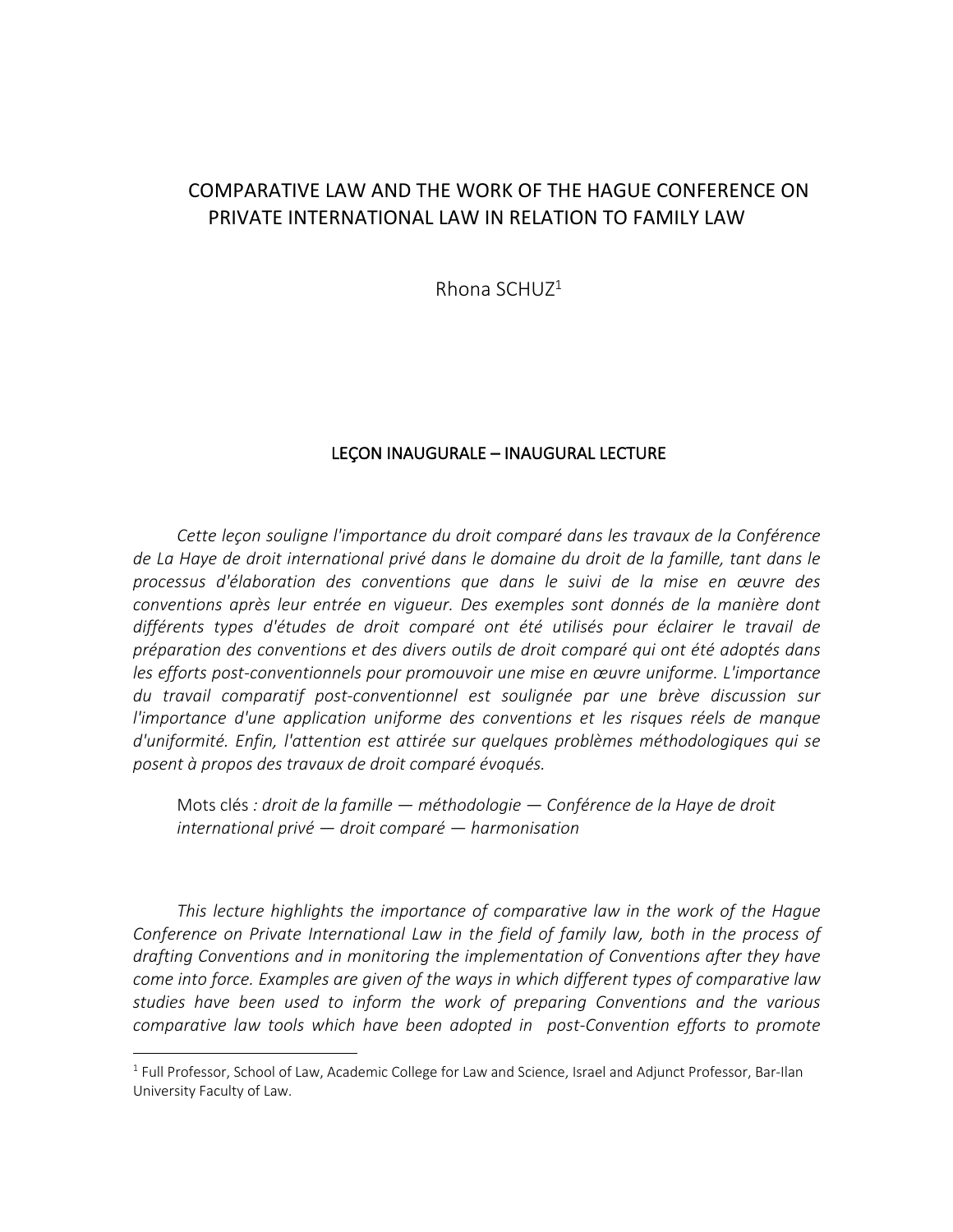*uniform implementation. The significance of the post-Convention comparative work is underlined by a brief discussion of the importance of uniform application of Conventions and the real risks of lack of uniformity. Finally, attention is drawn to a few methodological issues which arise in connection with the comparative law work discussed.*

Keywords*: family law — methodology — Hague Conference on Private International Law — comparative law — harmonization*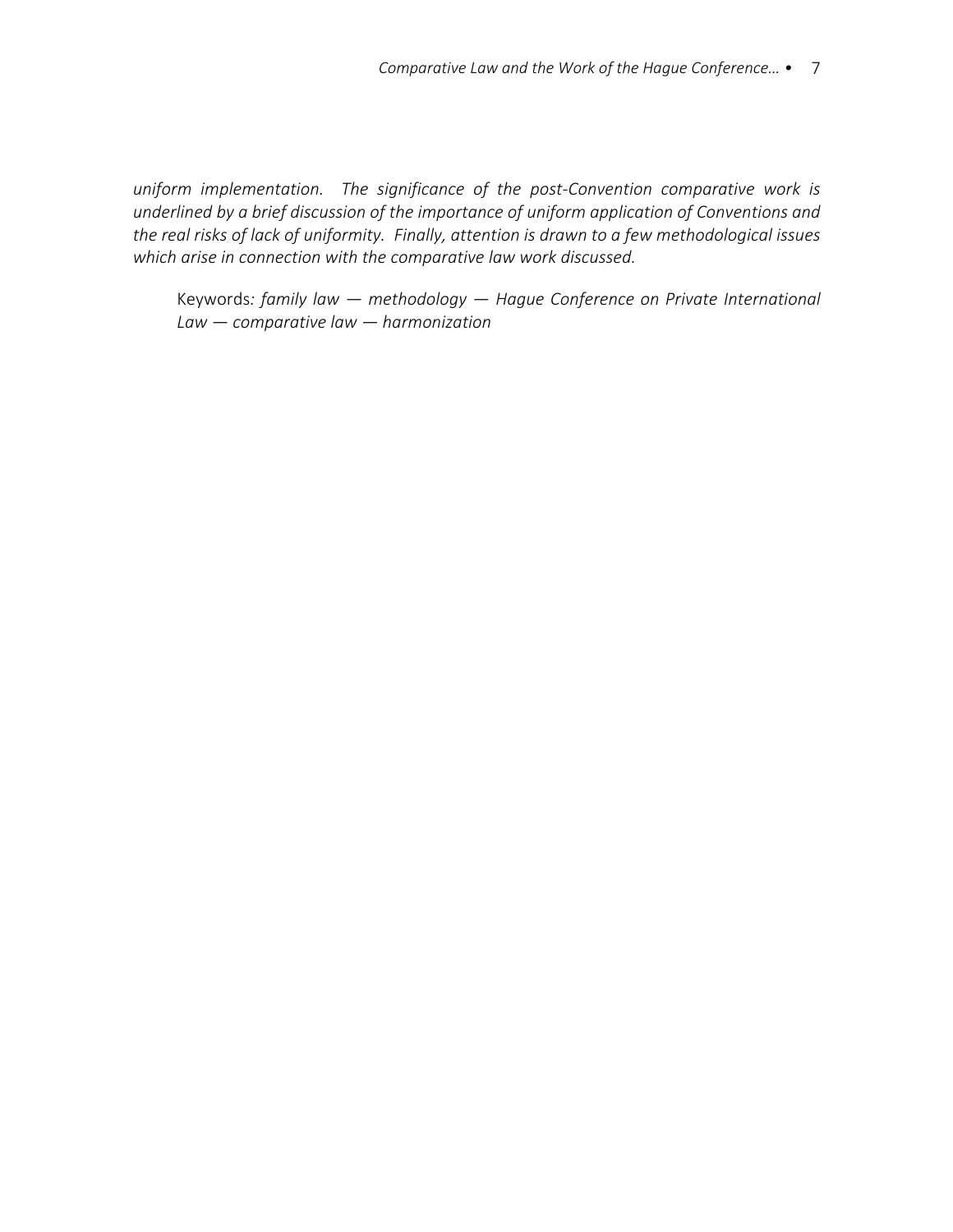# TABLE OF CONTENTS

|             | А.                                                              |                                                                         |  |
|-------------|-----------------------------------------------------------------|-------------------------------------------------------------------------|--|
|             | <b>B.</b>                                                       | Unification of Private International Rules in Relation to Family Law 11 |  |
| II.         |                                                                 | <b>COMPARATIVE LAW IN THE PREPARATION OF CONVENTIONS  13</b>            |  |
|             | А.                                                              |                                                                         |  |
|             | <b>B.</b>                                                       | Comparative Law Research Methods used by HCCH in Pre-Convention         |  |
|             | $\mathsf{C}$ .                                                  |                                                                         |  |
| Ш.          | THE ROLE OF COMPARATIVE LAW IN THE MONITORING OF CONVENTIONS 18 |                                                                         |  |
|             | А.                                                              |                                                                         |  |
|             | <b>B.</b>                                                       |                                                                         |  |
|             | C.                                                              |                                                                         |  |
| IV.         |                                                                 | <b>COMPARATIVE LAW TOOLS USED BY THE HCCH IN POST-CONVENTION WORK</b>   |  |
| $V_{\cdot}$ |                                                                 |                                                                         |  |
|             | А.                                                              |                                                                         |  |
|             | <b>B.</b>                                                       |                                                                         |  |
|             | C.                                                              |                                                                         |  |
|             |                                                                 |                                                                         |  |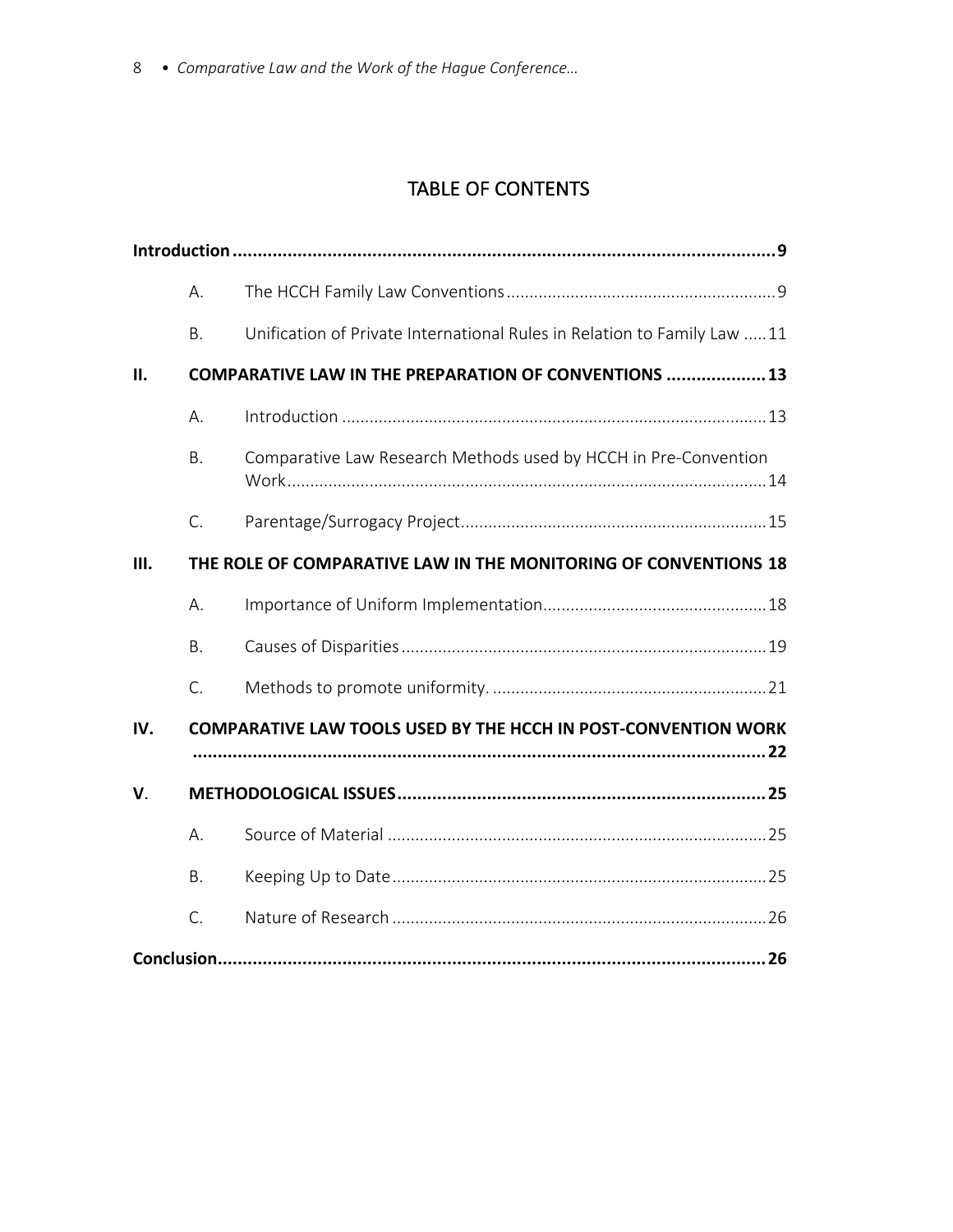## **Introduction**

The purpose of this lecture is to introduce the comparative law research conducted under the auspices of the Hague Conference on Private International Law (HCCH), $<sup>2</sup>$  both in the course of preparation of Conventions in the field of</sup> family law and in monitoring the implementation of these Conventions, and to highlight the importance of this research. A significant feature of the comparative law work of the HCCH is the relatively large number and regional variety of the States included. Before proceeding to discuss this work, I will provide a brief background in relation to the HCCH family law Conventions and the unification of private international law rules in this field in general.

## **A. The HCCH Family Law Conventions**

The HCCH was founded in 1893 as a platform for developing unified private international law rules. The initiative to set up the Conference was that of Tobias M.C. Asser, an expert in private international law with a vision to promote peaceful settlements of international disputes. In 1911 he received the Nobel Peace prize, above all for his devoted work at the HCCH. Today the HCCH has 85 members (84 States and EU) from all parts of the globe. It will be helpful to recall that private international law deals with three issues which can arise in disputes which are connected to more than one State, known as crossborder disputes: jurisdiction, applicable law and recognition and enforcement of foreign judgments.

Since the founding of the HCCH, nearly 50 Conventions have been negotiated and adopted under its auspices, each involving at least one private international law issue, and in some cases two or even three. Of these Conventions, 17 deal with family law issues (including three from 1902 - Conflicts of Law concerning Marriage, Divorce and Guardianship.) The table below contains a list of the family law Conventions signed during the last 50 years with the number of signatories.

<sup>&</sup>lt;sup>2</sup> A wide variety of information about the work of the HCCH is available on their website. www.hcch.com.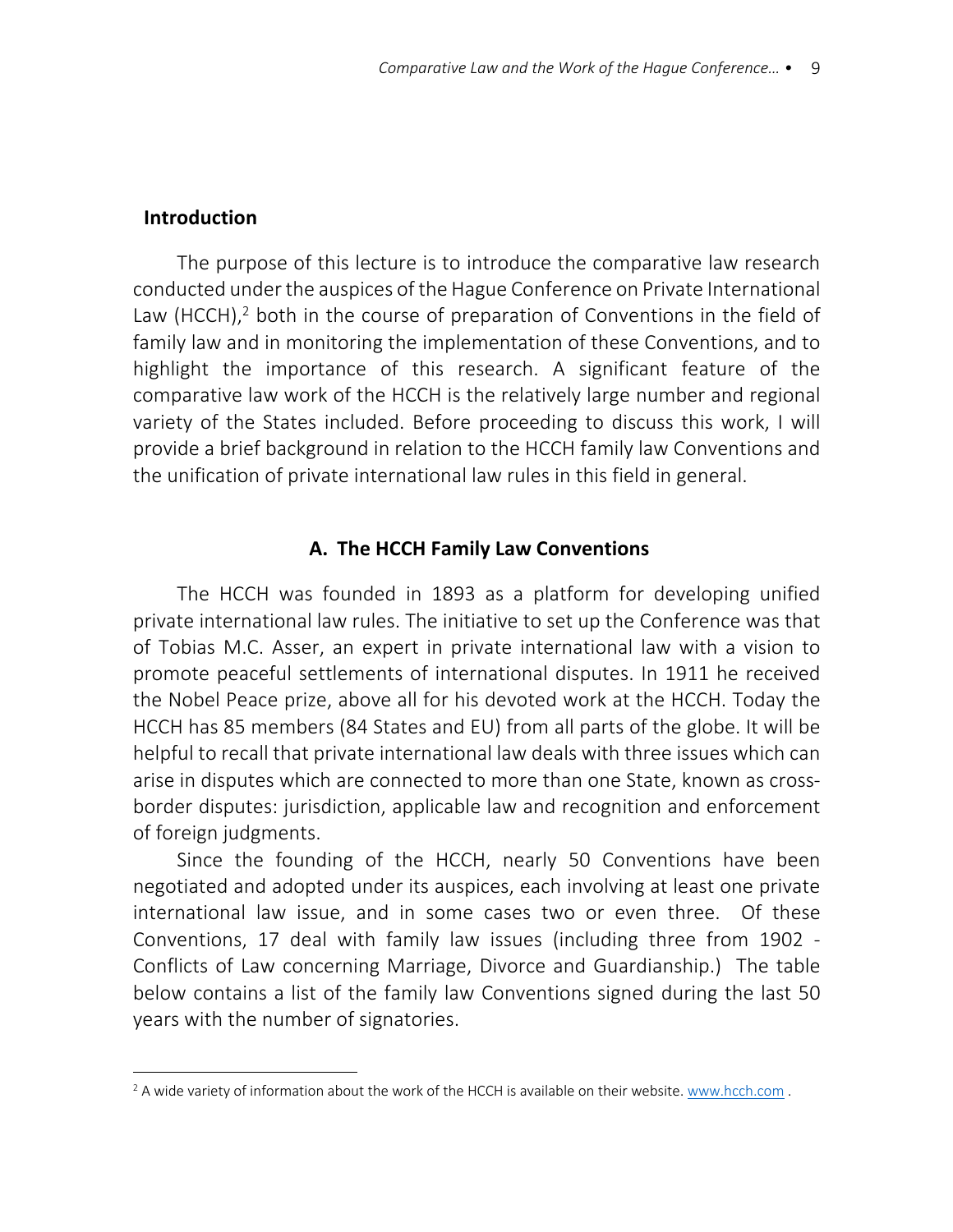| Number of<br><b>Contracting States</b> | Name of Convention and Date Adopted                                                               |
|----------------------------------------|---------------------------------------------------------------------------------------------------|
| 20                                     | Recognition of Divorces and Legal Separations 1970                                                |
| $\overline{3}$                         | Law Applicable to Matrimonial Property Regimes 1978                                               |
| $\overline{3}$                         | Celebration and Validity of Marriages 1978                                                        |
| 101                                    | Civil Aspects of International Child Abduction 1980                                               |
| 104                                    | Inter-country Adoption 1993                                                                       |
| 53                                     | Child Protection 1996 (updates 1961 Convention)                                                   |
| 43                                     | International Recovery of Child Support 2007 (updates 1958<br>and 1973 Conventions)               |
| 30                                     | Protocol on Law Applicable to Maintenance Obligations 2007<br>(updates 1956 and 1973 Conventions) |

As can be seen, the membership of the Abduction and the Inter-country Adoption Conventions is much larger than any of the other Conventions. Two explanations immediately spring to mind. The first is that these Conventions address a serious international problem which endangers the welfare of children. The second is that, over and above traditional unification of private international law rules, these Conventions (and also the 1996 and 2007 ones) contain the additional innovative element of cross-border co-operation between State authorities.<sup>3</sup>

<sup>3</sup> L. Silberman, 'The Hague Children's Conventions', *Receuil de Cour* vol. 323 at 276-278, 465-467.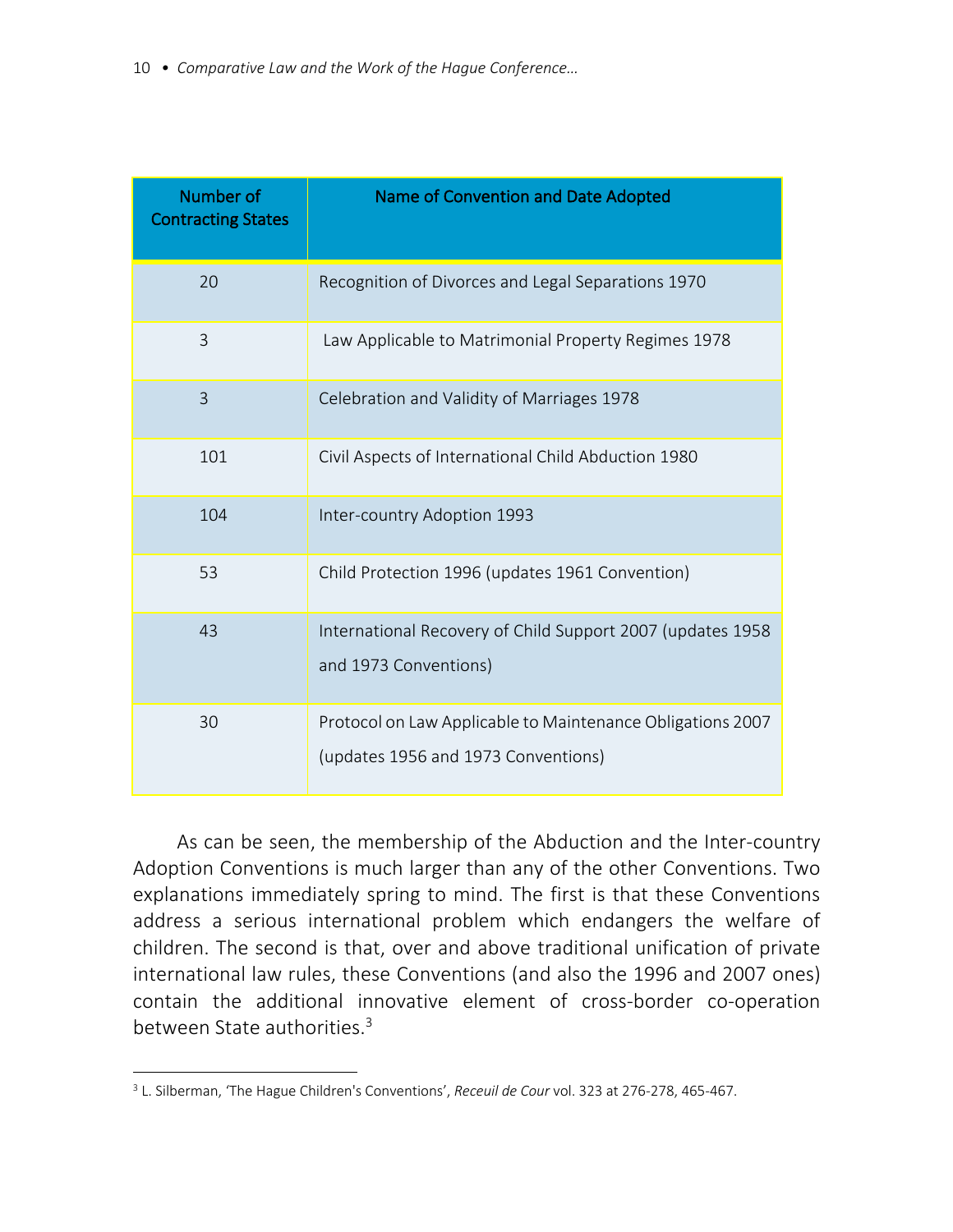I am not going to explore the reasons why the earlier Conventions attracted so few members, but I would point out that all the HCCH States did vote to adopt each Convention. So, the text itself does indicate consensus at a certain level, although some Conventions do provide for States to make reservations from particular provisions, in relation to which there exists a divergence of opinion. Moreover, even where few States have joined the Conventions, law reform in individual States might have been influenced by some of the solutions in those Conventions and indeed they might have been a starting point for later unification initiatives. For, example the 2016 EU Council Regulation on jurisdiction, applicable law and the recognition and enforcement of decisions in matters of matrimonial property regimes (EU Matrimonial Property Regulation)<sup>4</sup> takes some of the ideas in the 1978 Hague Convention on Matrimonial Property and modifies them.<sup>5</sup> In any event, the pre-Convention comparative law research, which covered most, if not all, of the Member States at the time, is of interest in its own right, irrespective of the number of States which eventually signed the Convention.

# **B. Unification of Private International Rules in Relation to Family Law**

Mention should be made of other international bodies that work to unify private international rules in relation to family law and in particular the  $EU<sup>6</sup>$  and the Inter-American Specialized Conferences on Private International Law.<sup>7</sup> In the context of this lecture, particular attention should be drawn to the EU

<sup>4</sup> Council Regulation 2016/1103 [2016] OJ L183/18 implementing enhanced co-operation in the area of jurisdiction, applicable law and the recognition and enforcement of decisions in matters of matrimonial property regimes (EU Regulation).

<sup>&</sup>lt;sup>5</sup> For an analysis of the choice of law provisions in the Hague Convention and the EC Regulation, see R Schuz, 'Choice of Law in Relation to Matrimonial Property in the 21<sup>st</sup> Century' (2019) 15 *Journal of Private International Law* 1 and R. Schuz, Chapter 38 – Matrimonial Property in P. Beaumont et al, *A Guide to Global Private International Law* (Hart, forthcoming).

<sup>6</sup> Council Regulation 2201/2003 Concerning Jurisdiction and the Recognition and Enforcement of Judgments in Matrimonial Matters and the Matters of Parental Responsibility, 2003 O.J. (L 338/1–29, (Brussels II bis); Council Regulation (EU) No 1259/2010 of 20 December 2010 implementing enhanced cooperation in the area of the law applicable to divorce and legal separation (Rome III).

 $^7$  e.g. (adoption of minors ((1984), Return of children (1989), Support Obligations (1989).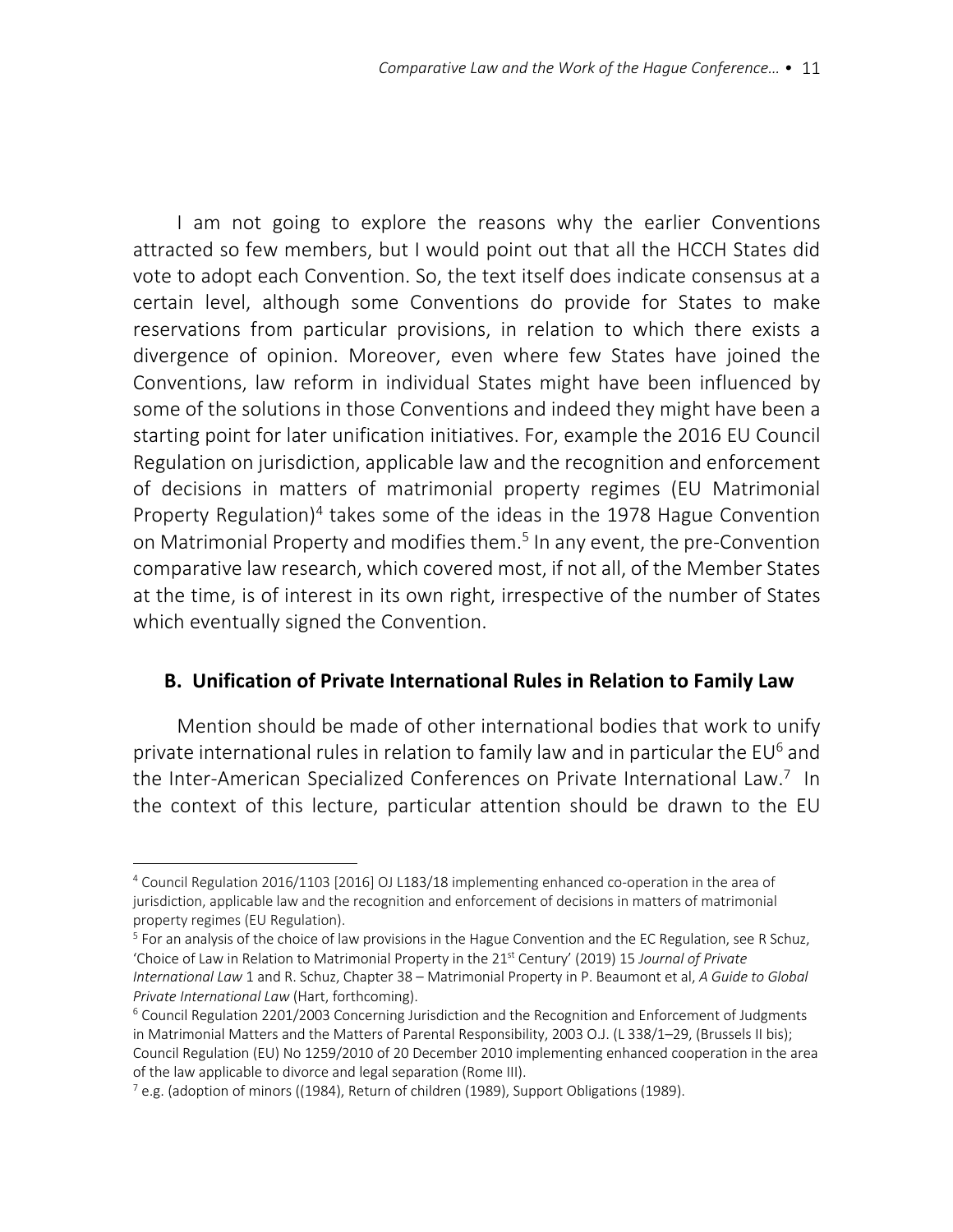Matrimonial Property Regulation<sup>8</sup> because of the extensive comparative law research which preceded it. This involved preparation of 16 detailed national reports from EU Member States and a detailed comparative summary. <sup>9</sup> The research was carried out on behalf of the EU Commission under the auspices of the TMC Asser Institute in The Hague (a research institute named after the founder of the HCCH and affiliated with the University of Amsterdam).

It is also pertinent to briefly consider the main reasons why in the field of family law attempts to unify private international law rules have been considerably more successful than attempts to unify or even harmonize<sup>10</sup> substantive law. Firstly, unification is the only effective way to resolve many of the problems arising in cross-border family cases, such as forum shopping; limping status of adults and children caused by disparities between the laws of different States and/or conflicting judicial decisions and phenomena which are potentially harmful to children or other vulnerable persons: such as international child abduction, inter-country adoptions and international surrogacy arrangements. Secondly, unification of conflicts rules is more feasible because they are less likely to be deeply rooted in national and cultural norms than substantive rules and so it is easier to find common ground. Thus, to the best of my knowledge, all attempts at unification or harmonization of substantive family law have been regional, $11$  although it should be remembered that international human rights treaties such as the UN Conventions on the Rights of the Child and Elimination of Discrimination of Women clearly impact on substantive family law and so, to the extent that Member States do comply with the principles, do have a harmonizing effect. Moreover, these treaties are relevant to private international law rules in the area of family law and so clearly

webroot/documents/cms\_ipr\_6\_1\_Final%20Report%20EU%20Commission%20030703.pdf

<sup>8</sup> Supra n. 4.

<sup>&</sup>lt;sup>9</sup> Final Report (2003), available at: www.asser.nl/upload/ipr-

 $10$  Harmonization involves the approximation of the laws of different jurisdictions and so is less far-reaching than unification, which involves the provision of identical rules, see K. Boele-Woelki, 'Unifying and Harmonizing Substantive Law and the Role of the Conflict of Laws,' *Receuil des Cours*, Volume 340 (2009), 275, 298-300.

 $11$  E.g. the work of the Commission on European Family Law on harmonization of family law in Europe. For details, see their website, at https://ceflonline.net/.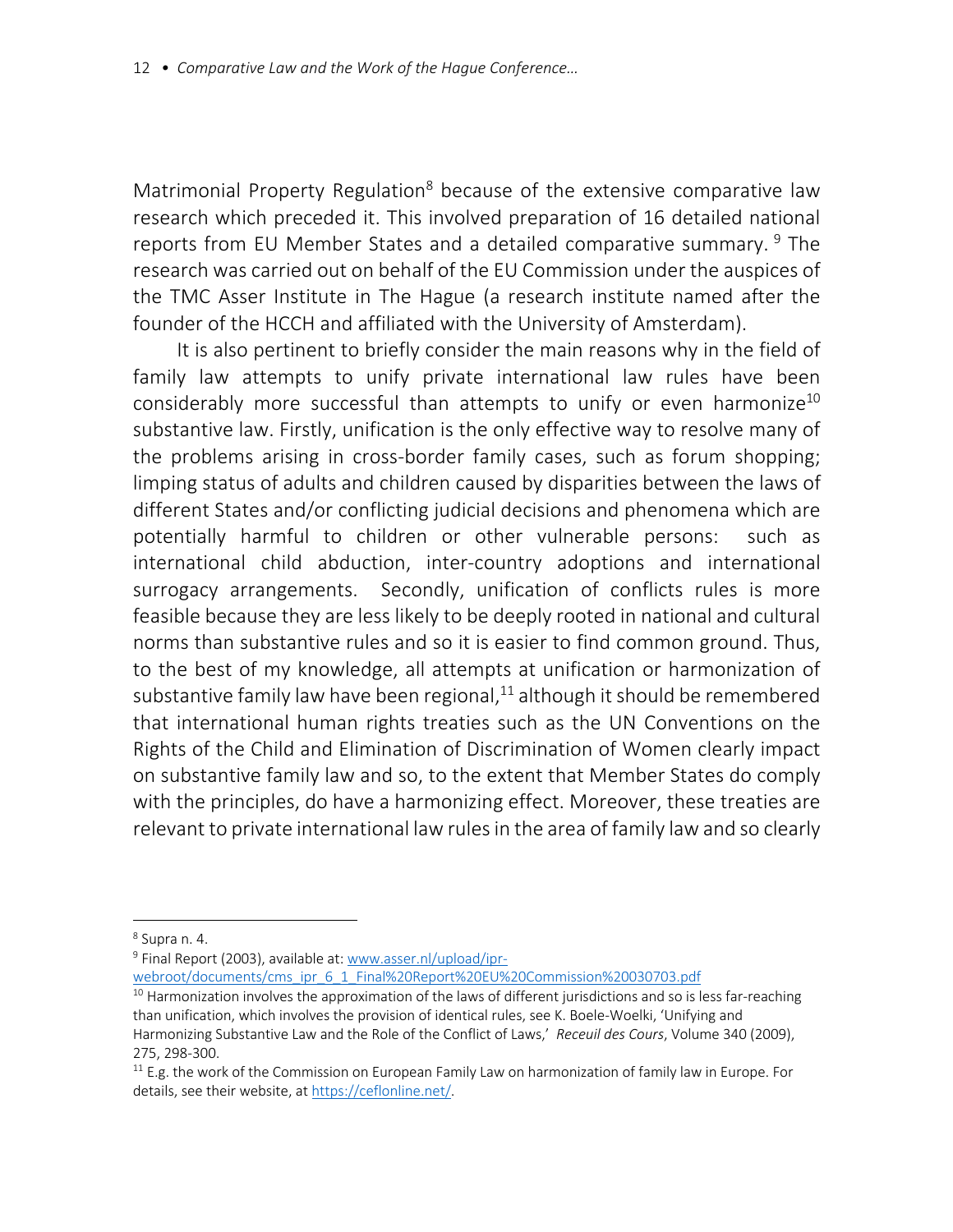need to be taken into account in preparing and interpreting HCCH Conventions in the field of family law.<sup>12</sup>

## **II. COMPARATIVE LAW IN THE PREPARATION OF CONVENTIONS**

## **A. Introduction**

At the outset of any unification project, comparative law in relation to substantive and conflicts rules is necessary in order to identify the need for a Convention and the problems which it is designed to resolve. Comparison of substantive rules facilitates clarification of the extent and implications of potential conflicts between the laws of different States. Comparison of private international Law rules facilitates clarification of the differences between the various laws which need to be bridged and assessment of the likelihood that it will be feasible to achieve a consensus.

Preparatory comparative law may also serve an additional purpose and that is to shed light on the intentions of the drafters, which can be taken into account later when interpreting and applying the Convention. For example, two pieces of comparative research were carried out prior to the adoption of the Abduction Convention, which will be discussed below. From both of them, it can be seen that the typical international abduction scenario at that time was where a non-custodial father took the child away from the custodial mother. Thus, it is reasonable to assume that this must have been the situation which the drafters primarily had in mind when drafting the provisions of the Convention. This insight is highly relevant when considering how these

<sup>&</sup>lt;sup>12</sup> For example, the CRC is relevant to the HCCH Parentage/Surrogacy project (discussed below) and is relevant in interpreting the Child Abduction Convention – see for example Guide to Good Practice on art 13(1)(b) at https://assets.hcch.net/docs/225b44d3-5c6b-4a14-8f5b-57cb370c497f.pdf at p. 56 and generally, R. Schuz, 'The Hague Child Abduction Convention and the United Nations Convention on the Rights of the Child*,' Transnational Law And Contemporary Problems* Vol. 12 , 393 (2002) and R. Schuz, 'The Hague Abduction Convention and Children's Rights Revisited' [2012] *International Family Law* 35. For relevance of CEDAW to choice of law rules in relation to matrimonial property, see R. Schuz, Choice of Law in Matrimonial Property supra n. 5 at 40.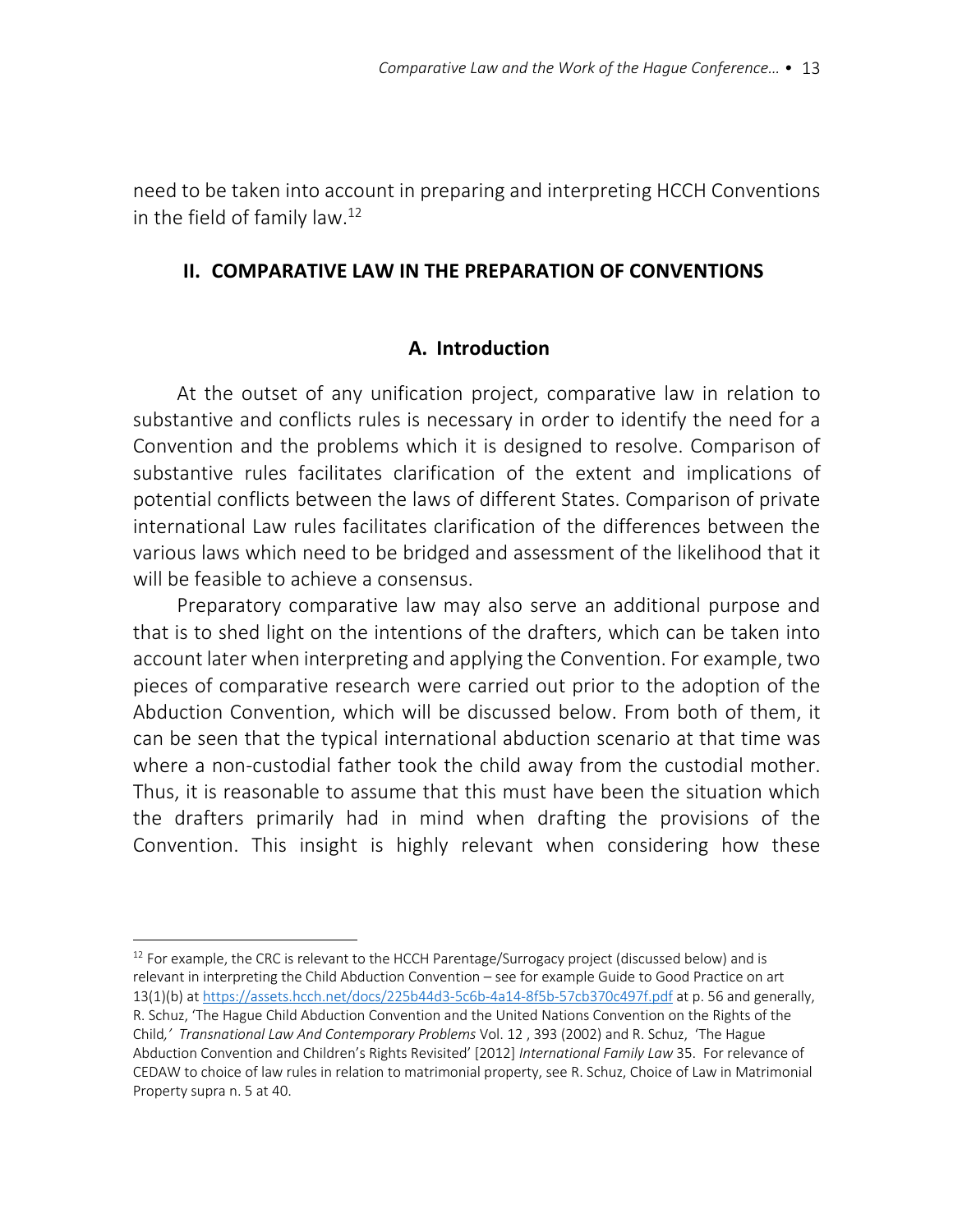provisions should be applied to cases where the abductor is the custodial mother, which is the typical scenario today.<sup>13</sup>

In the next section, I will give a brief overview of the comparative law research methods used by the HCCH in the course of Convention preparation and then I will proceed to consider in more details the comparative law research undertaken within the framework of the current parentage project.

# **B. Comparative Law Research Methods used by HCCH in Pre-Convention Work**

Three main research methods can be detected in the published pre-Convention work at the HCCH. The first is traditional literature-based research conducted by the professional staff at the Permanent Bureau of the HCCH  $(PB)$ .<sup>14</sup> The second is a collection of information about the laws in the various States via questionnaires addressed to Governments.<sup>15</sup> The responses are usually published in the volume of *Actes et Documents* of the session of the HCCH at which the Convention is adopted, <sup>16</sup> but in most cases are not accompanied by comparative analysis. The third is obtaining information about the impact of the law in practice via questionnaires addressed to nongovernment stakeholders. For example, in relation to the Abduction Convention, International Social Services branches were asked to complete questionnaires about abduction cases which had been referred to them.17 As

<sup>&</sup>lt;sup>13</sup> Statistical Analysis of Applications Made in 2015 under the Hague Child Abduction Conventions, Prel Doc. No. 11A of 2017, available at https://www.hcch.net/en/publications-and-studies/details4/?pid=6598&dtid=32 at 7-8.

<sup>&</sup>lt;sup>14</sup> See e.g. Dyer reports: in relation to the Abduction Convention (Prel. Doc. No. 1 of August 1978, Actes et documents of the 14<sup>th</sup> Session vol. 3 at p. 12); in relation to Celebration of Marriage (Prel. Doc No. 1 of 1974, Actes et documents of the 13th Session vol. III at p. 14); in relation to the Child Protection Convention (Prel. Doc No. 3, Actes et documents of the 18th Session vol. 3 at p. 67) and Van Loon Report in relation to Intercountry Adoption (Prel. Doc. No. 1 of 1990, Actes et documents of the 17<sup>th</sup> Session vol. 2 at p. 11).

 $15$  The questionnaires usually also request the opinion of States in relation to the scope of the proposed Convention and whether they would be prepared to accept particular solutions. This is not comparative law in the formal sense but is essential in assessing the feasibility of achieving consensus.

<sup>&</sup>lt;sup>16</sup> See e.g. in relation to the Abduction Convention (Prel. Doc. No. 2 of 1979, Actes et documents of the  $14<sup>th</sup>$ Session vol. 3. at p. 61) and in relation to the Matrimonial Property Convention (Prel. Docs. No 1 and No. 2, 1974, Actes et documents of the 13<sup>th</sup> Session vol. 2 at p. 9).

 $17$  Prel. Doc. No. 3, 1979, Actes et Documents of the  $14<sup>th</sup>$  Session, Vol. 3 at p. 130.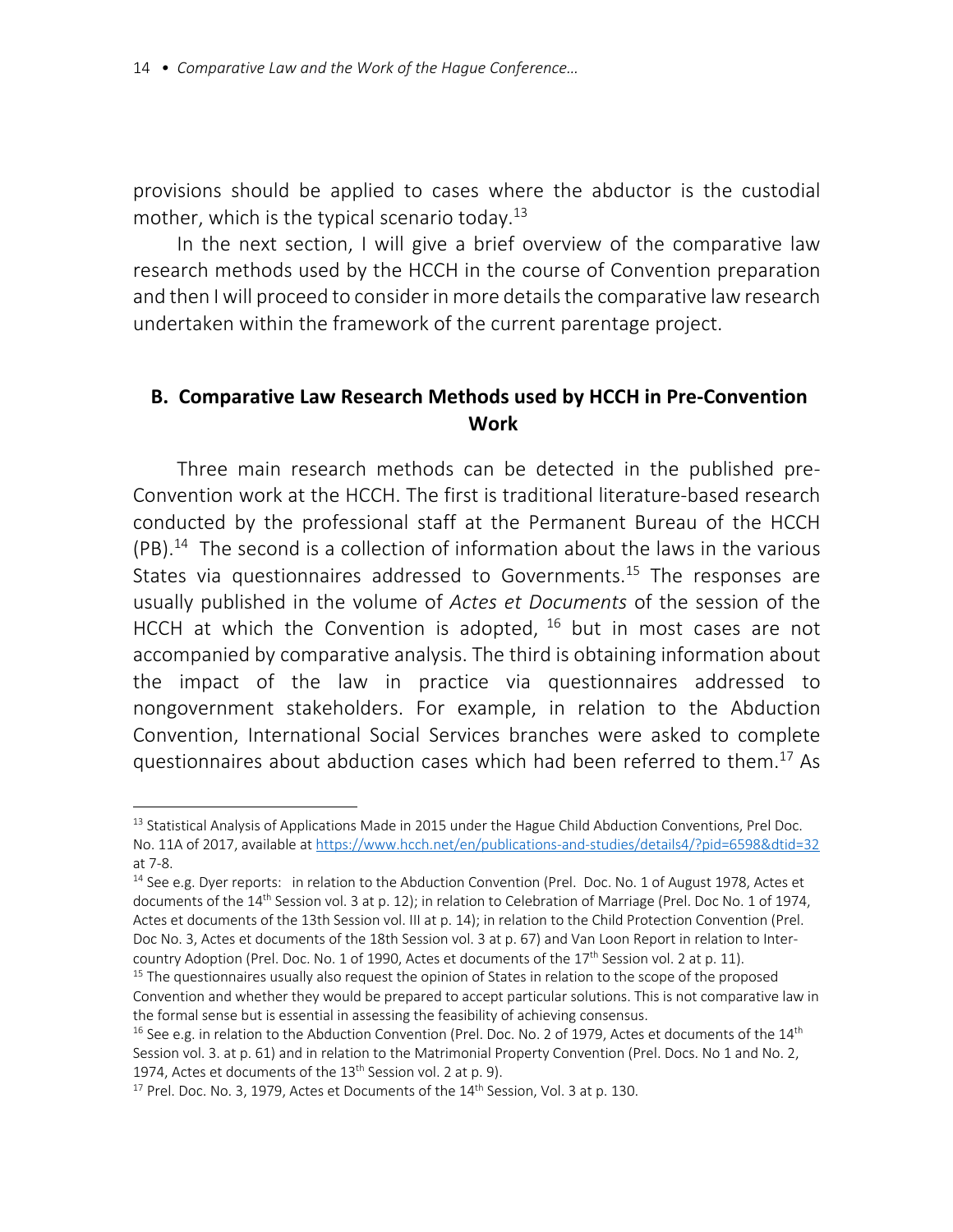part of the parentage project, questionnaires were sent to a variety of stakeholders, as I will explain in the next section. The use of such questionnaires represents an attempt to look beyond the Law in the Books to the Law in Action.

# **C. Parentage/Surrogacy Project**

I have chosen to elaborate about the comparative law research undertaken within the framework of the parentage/surrogacy project<sup>18</sup> as, apart from being highly topical, it illustrates well the importance of such research in preparing unification Conventions. The original motivation behind this project was the urgent need to regulate International Surrogacy Arrangements (ISAs), largely because of the potential for violation of fundamental human rights of both the child and the surrogate mother. These risks had come to the fore as a result of publicity given to some cases in which children were left stateless or without parents and the film Google baby, highlighting the problematic practices of some clinics in India.

However, the project is considerably wider and aims to provide solutions to problems caused by substantial variations between the laws of different countries in relation to the question of which adults are considered as the legal parents of a child. In an era of globalization and increased international mobility, these variations can result in limping status. i.e. the parents who are raising a child may be recognized as his legal parents in country A, but not in country B.

In 2012, a preliminary document was published, outlining different approaches to both domestic and international surrogacy arrangements.<sup>19</sup> In order to provide an evidence base for the discussion in relation to the desirability and feasibility of future work on the parentage/surrogacy project, information was collected both about the legal position in each State and about the factual situation on the ground, by distributing four different questionnaires

<sup>&</sup>lt;sup>18</sup> For chronology of the project and relevant documents, see the relevant section of the HCCH website: https://www.hcch.net/en/projects/legislative-projects/parentage-surrogacy.

 $19$  Prel. Doc No. 10 of 2012, A Preliminary Report on the Issues arising from International Surrogacy Arrangements, available at https://assets.hcch.net/docs/d4ff8ecd-f747-46da-86c3-61074e9b17fe.pdf.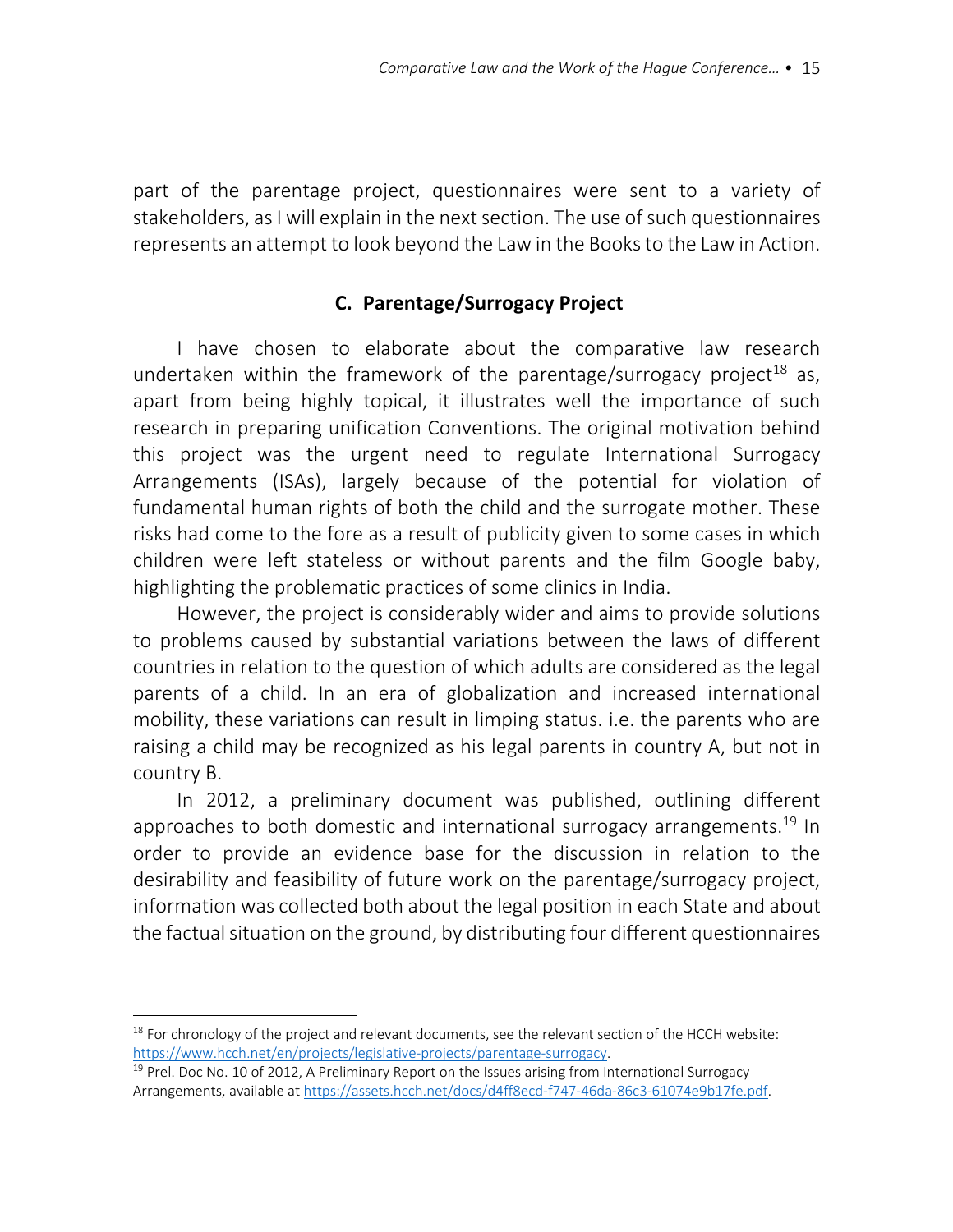to various stakeholders in Member States.<sup>20</sup> The first questionnaire, addressed to Member States, comprised 92 detailed questions concerning national substantive and private international law rules relating to determination of parentage, covering a wide range of matters such as registration and parentage as well as the approach to parentage in cases of artificial reproduction technology (ART).<sup>21</sup> The second, addressed to legal practitioners, comprised 39 questions mainly about their experience of advising parties in ISAs (both incoming and outgoing).<sup>22</sup> The third, addressed to health professionals, comprised 32 questions concerning their experience in cases of ISAs and their views in relation to the minimum safeguards necessary in any global regulation of ISAs.23 The fourth, which was addressed to surrogacy agencies, comprised 33 questions about their experience and problems encountered.24 In addition, 31 submissions were received from intending parents who had been party to ISAs.

Effectively this study is a mixture of comparative law and sociology. Unfortunately, the responses to the questionnaires themselves have not been published yet, but the PB prepared a detailed summary of the responses,  $25$ categorising the approaches to the various issues and giving concrete examples documented in the questionnaires. The diversity of approaches revealed by the questionnaires have informed the work of the Experts Group, set up in 2015 to explore the feasibility of advancing work in this area. This diversity, together with the views expressed by respondents, explain the cautious approach that has been taken in relation to the scope of the project, as evidenced by reports of the meetings of the Experts Group.<sup>26</sup> This Group is expected to report in March 2023 to the Committee of General Affairs and Policy, which makes decisions about the HCCH's work.

Whilst the reports of the Experts Group indicate that they think that it should be possible to achieve consensus for a Convention concerning the

<sup>20</sup> Available at https://www.hcch.net/en/projects/legislative-projects/parentage-surrogacy/surrogacy-2011- 2015.)

 $\overline{21}$  46 States responded.

<sup>&</sup>lt;sup>22</sup> 50 practitioners responded.

<sup>&</sup>lt;sup>23</sup> 11 health professionals responded.

<sup>&</sup>lt;sup>24</sup> 6 agencies responded.

<sup>&</sup>lt;sup>25</sup> Prel. doc 3C of 2014, A Study of Legal Parentage and the Issues arising from International Surrogacy Arrangements, available at https://assets.hcch.net/docs/bb90cfd2-a66a-4fe4-a05b-55f33b009cfc.pdf.

<sup>26</sup> Available at https://www.hcch.net/en/projects/legislative-projects/parentage-surrogacy.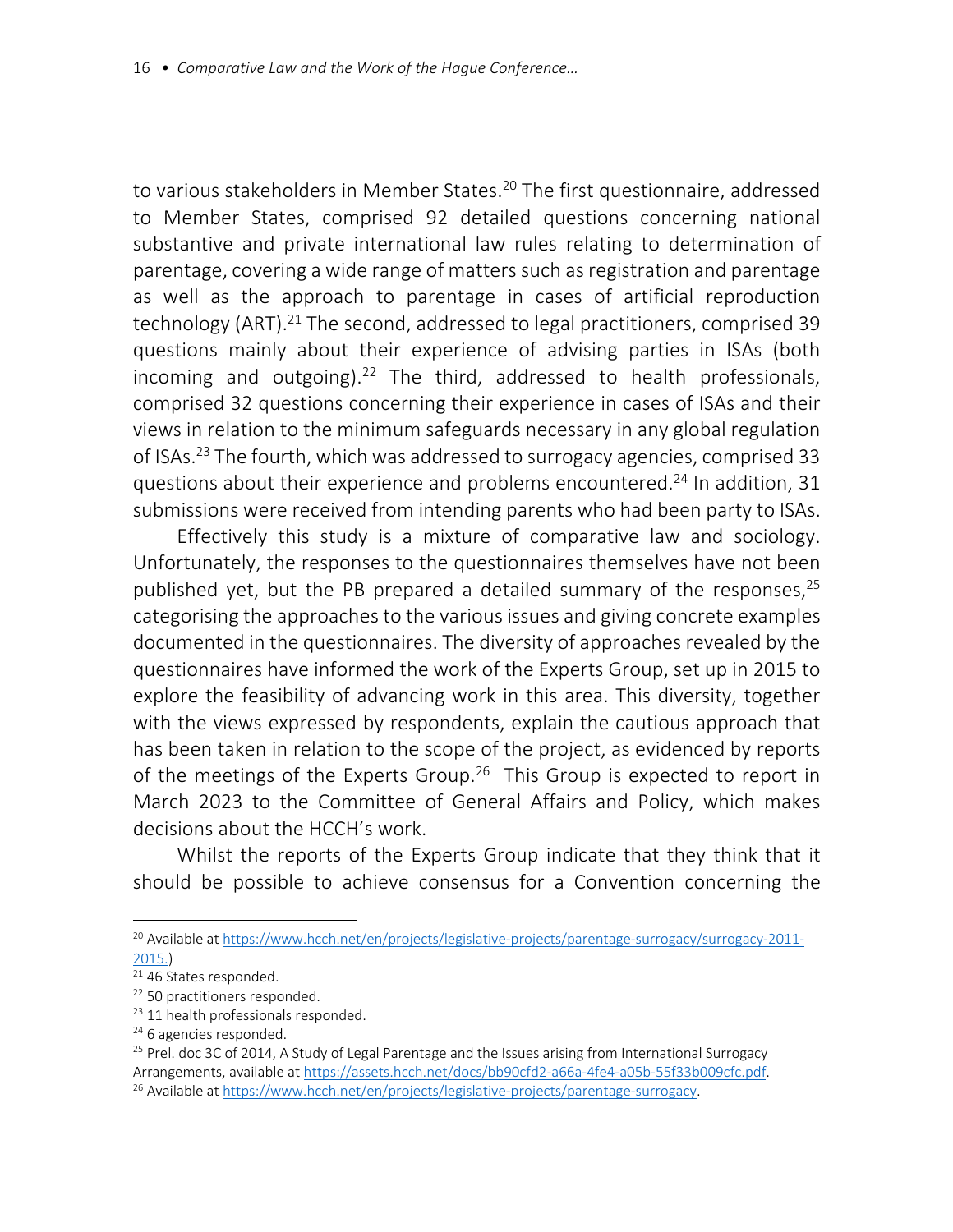recognition of judicial decisions and perhaps even applicable law in relation to parentage in cases of natural birth, it is far from clear that a Convention providing for recognition of parental status resulting from an ISA in another State would command sufficient support. In particular, receiving States insist that recognition be dependent on safeguards in the States of birth, inter alia to ensure protection of the surrogate mother's basic rights, and it is far from clear how it will be possible to check that such safeguards are being met. The political volatility of the topic is perhaps illustrated by the fact that in nearly every document concerning the project published by the PB, there is an express disclaimer that the project does not indicate that the PB is in favour of or opposed to surrogacy.

It is worth highlighting the fact that whilst the comparative research was of critical importance at the outset of the project, its long-term value is rather diminished by the changing dynamics of ISAs.<sup>27</sup> For example, some developing states (such as India) no longer allow surrogacy by foreign residents and some anti-surrogacy States are giving some degree of recognition to parental status, largely on human rights' grounds. The PB did provide an update in 2015<sup>28</sup> referring to the CRC committee's comments on the subject and the jurisprudence of the European Court of Human Rights in the case of *Mennesson v France*, <sup>29</sup> in which it was held that France's refusal to recognize formally the biological father's paternity violated the children's right to identity and their right to family life. However, even that case has to be read in the light of later jurisprudence, including a recent case which seems to limit the impact of *Mennesson*. 30

<sup>&</sup>lt;sup>27</sup> For more recent comparative research in this area, see J. M. Scherpe, C. Fenton-Glynn and T, Kaan (eds), *Eastern and Western Perspectives On Surrogacy* (Intersentia, 2019).

<sup>&</sup>lt;sup>28</sup> Prel. doc 3A of 2015, The Parentage/Surrogacy Project: an Updating Note, available at https://assets.hcch.net/docs/82d31f31-294f-47fe-9166-4d9315031737.pdf.<br><sup>29</sup> App. no. 65192/11 (26 June 2014).<br><sup>30</sup> Valdís Fjölnisdóttir and Others v. Iceland, App. no. 71552/17 (18 May 2021) holding that Iceland had not

violated the rights of the child born as a result of an ISA to a now divorced lesbian couple, neither of whom was genetically related to him, because the couple had been allowed to foster the child, even though they were not recognized as his legal parents.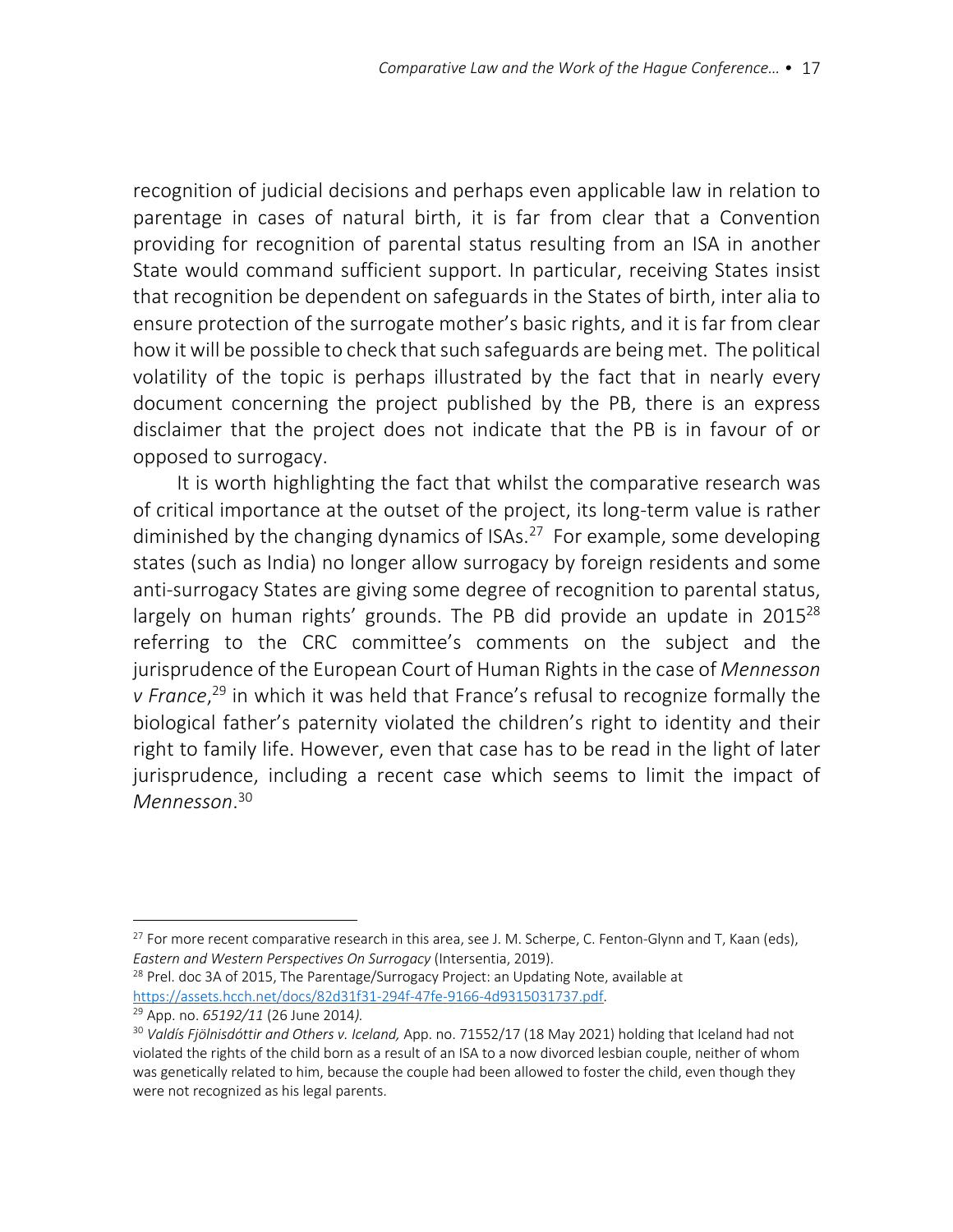# **III. THE ROLE OF COMPARATIVE LAW IN THE MONITORING OF CONVENTIONS**

Before examining the methods which the HCCH uses to monitor the implementation of Conventions, I will make a few preliminary comments about the importance of uniform implementation and the reasons why there are likely to be real disparities in the way Conventions are implemented, if active steps are not taken to promote uniformity. This will enable us to understand the importance of comparative law in the HCCH's post-Convention work.

## **A. Importance of Uniform Implementation**

There are a number of reasons why uniform implementation of international Conventions is important.<sup>31</sup> Firstly, significant lack of uniformity indicates that Conventions are not being interpreted and applied in accordance with their underlying substantive objectives. Secondly, if Contracting States interpret and apply the Conventions differently, then the primary goals of unification will be undermined. Thus, for example, there will be an incentive to forum shop; adults and children may suffer from limping status and there is a risk of inconsistent and conflicting decisions in different Contracting States.<sup>32</sup> Thirdly, lack of uniformity leads to lack of predictability and certainty, which serves as an incentive to litigate and therefore reduces the chances of an agreed settlement. Fourthly, disparity leads to lack of equality among people affected by the Conventions in different countries.

<sup>&</sup>lt;sup>31</sup> For more detailed discussion, see R. Schuz, 'Disparity and the Quest for Uniformity in Implementing the Hague Child Abduction Convention', *Journal of Comparative Law* Vol. 9, 3 (2014) at 37-39.

<sup>32</sup> A classic example is the United States case of *Johnson v Johnson* 26 Va App. 125 (1997) , in which the Swedish court refused to return the child to US because it took the view that the child was habitually resident there, whilst the US court ordered return of the child on the basis of agreement between the parties that child's habitual residence should remain in the U.S, *AFJ v TJ* RÅ 1996 ref. 52, *AFJ v TJ*, 9 May 1996, Supreme Administrative Court of Sweden [INCADAT cite: HC/E/SE 80].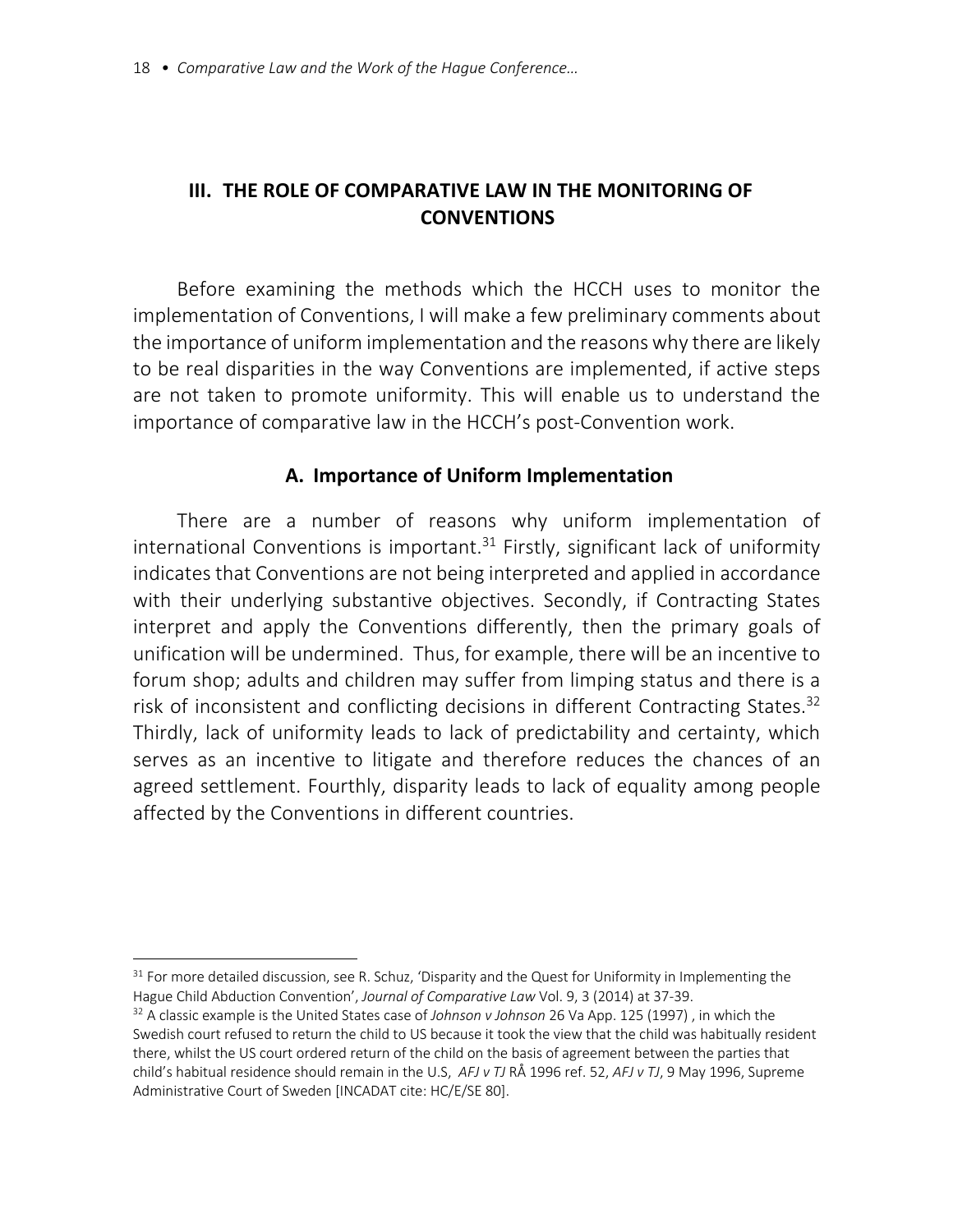## **B. Causes of Disparities**

There are many reasons why without taking active steps to ensure uniform implementation, there will be disparities in the way in which the Conventions are applied in different States. I will briefly discuss some of the main ones.

*(a) Ambiguities in Conventions:* It is inevitable that there will be lacunae and ambiguities in international Conventions. Sometimes this is because of lack of foresight. Other times, things have been left vague because this is the only way to achieve consensus. Where there are ambiguities in national legislation, it is possible to amend, but in relation to international Conventions, it is virtually impossible to obtain consensus from enough Member States. This is why plans for a protocol resolving ambiguities which came to light in the Abduction Convention had to be abandoned.<sup>33</sup>

*(b) Differences in National Law:* Sometimes variations can be found in implementing legislation in those States where international treaties are not self-executing. More importantly, general differences in the structure, characteristics, and traditions of different legal systems may lead to significant disparity in implementing the Conventions. For example, the same term may have different meanings in different States. In relation to the Abduction Convention, this problem has arisen for example in relation to the terms 'habitual residence" and "rights of custody."34 Similarly, mechanisms adopted to fill lacunas in the Convention might not be recognized in all systems. For example, in abduction cases, common law systems started requiring left-behind parents to make undertakings (e.g. to provide accommodation for returning abducting parent, not to bring criminal proceedings against abductor) to ensure that the abductor could return with the child, without the child being exposed to a grave risk. The concept of undertakings is not known in many civil

<sup>33</sup> See Guide to Part II of the Sixth Meeting of the Special Commission and Consideration of the Desirability and Feasibility of Further Work in Connection with the 1980 and 1996 Conventions', Preliminary Document No. 13 (2011), www.hcch.net/upload/wop/abduct2012pd13\_e.pdf.

<sup>34</sup> For detailed discussion, see R. Schuz, *The Hague Child Abduction Convention* (Hart Publishing, 2013) at pp. 186-195 and 148-150.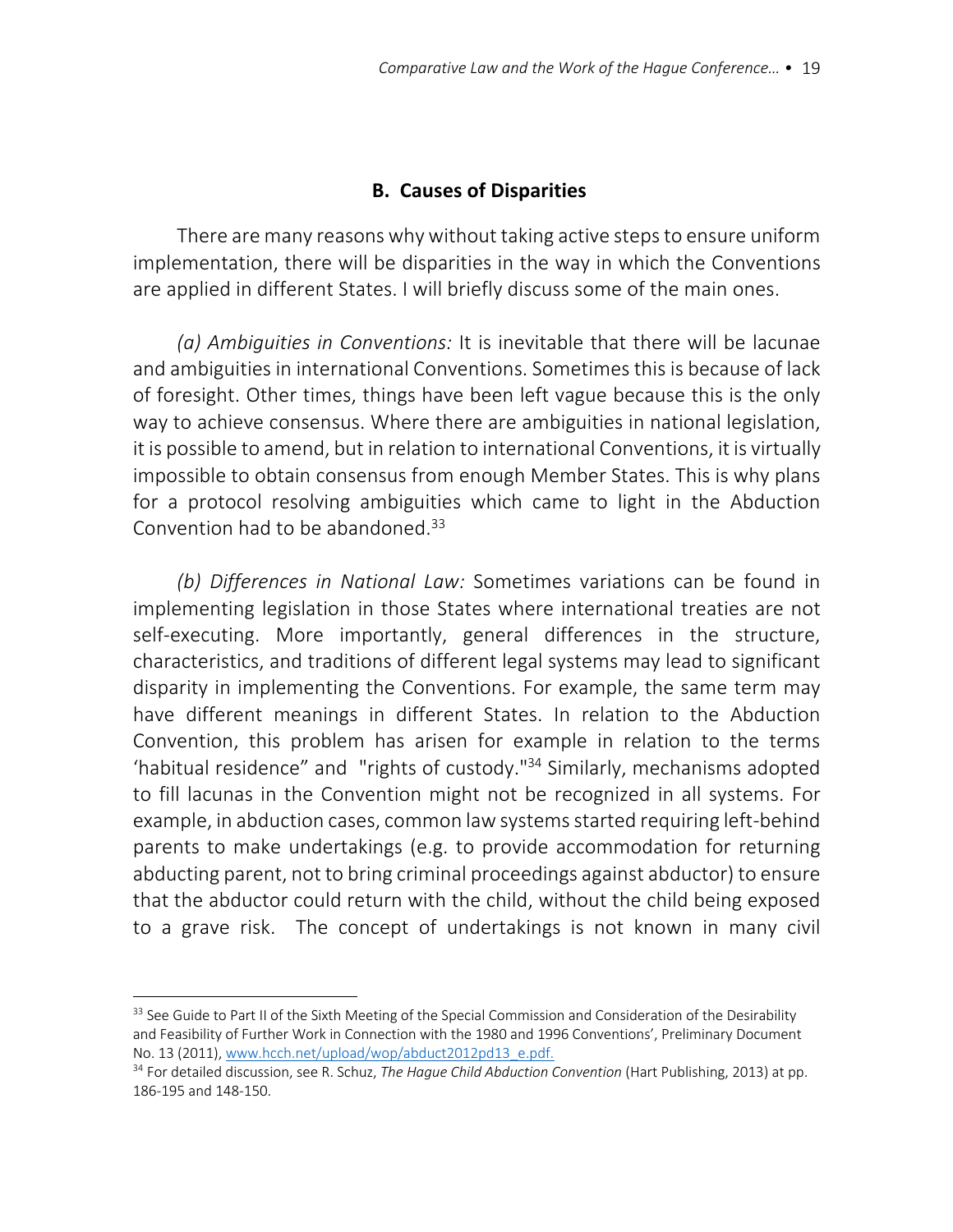systems.<sup>35</sup> Another inherent difference, which is a serious obstacle to uniformity, is the fact that in some legal systems, foreign decisions are not relied on, even when interpreting international conventions.<sup>36</sup>

*(c) Political Will and Resources:* Effective implementation of the Conventions whose operation requires the involvement of the authorities of the Contracting States is dependent on the provision of adequate manpower and other resources to those authorities. This has been particularly evident in relation to the Abduction<sup>37</sup> and Inter-Country Adoption Conventions.<sup>38</sup>

*(d) Impact of Regional and Global Instruments:* The interrelationship between Hague Conventions and other regional and global instruments may cause disparity between the way in which a Convention is interpreted and applied by those States which are party to such other instruments and those which are not. In relation to the Abduction Convention, a good example is the well-known decision of the European Court of Human Rights in *Neulinger v Switzerland*, <sup>39</sup> which emphasized the need to consider the child's best interests in deciding Hague Abduction Convention cases, an approach which appears to be at odds with the Convention's automatic return mechanism, as understood by the vast majority of Hague Abduction Convention States. Whilst the Grand Chamber in its decision in *X v Latvia40* backtracked to some extent, clarifying that the best interests of the child have to be evaluated in the light of the exceptions in the Convention, the lack of clarity is still likely to lead to lack of

<sup>&</sup>lt;sup>35</sup> See e.g. Swiss decision in Urteil AppGer BS vom 17 November 2011, consid. 7.1 (discussed in Alfieri AC Alfieri, Enlèvement international d'enfants : premières expériences avec la LF-EEA, La pratique du droit de la famille.ch–2012– 550,564), in which it was held that there was no legal basis to make the return conditional on the left-behind parent making payments to support the child.

<sup>&</sup>lt;sup>36</sup> E.g. Sweden, see J. Shiratzki, 'Friends at Odds – construing Habitual Residence for Children in Sweden and the United States', 15 *International Journal of Law, Policy and the Family* 297 (2001) at 304.

<sup>&</sup>lt;sup>37</sup> For examples of complaints against the inadequate functioning of CAs, see the responses of Contracting States to the Permanent Bureau's 2010 Questionnaire,

www.hcch.net/index\_en.php?act=publications.details&pid=5291&dtid=33.

<sup>&</sup>lt;sup>38</sup> See e.g. Prel. Doc 3 of 2015, 20 Years of the 1993 Convention: Assessing the Impact of the Convention on the Laws and Practices Relating to Inter-Country Adoption and the Protection of Children, available at https://assets.hcch.net/docs/f9f65ec0-1795-435c-aadf-77617816011c.pdf at para. 25, 28 and 81.

<sup>&</sup>lt;sup>39</sup> App no 41615/07 (6 July 2010).

<sup>40</sup> App. no. 27853/09 (26 November 2013).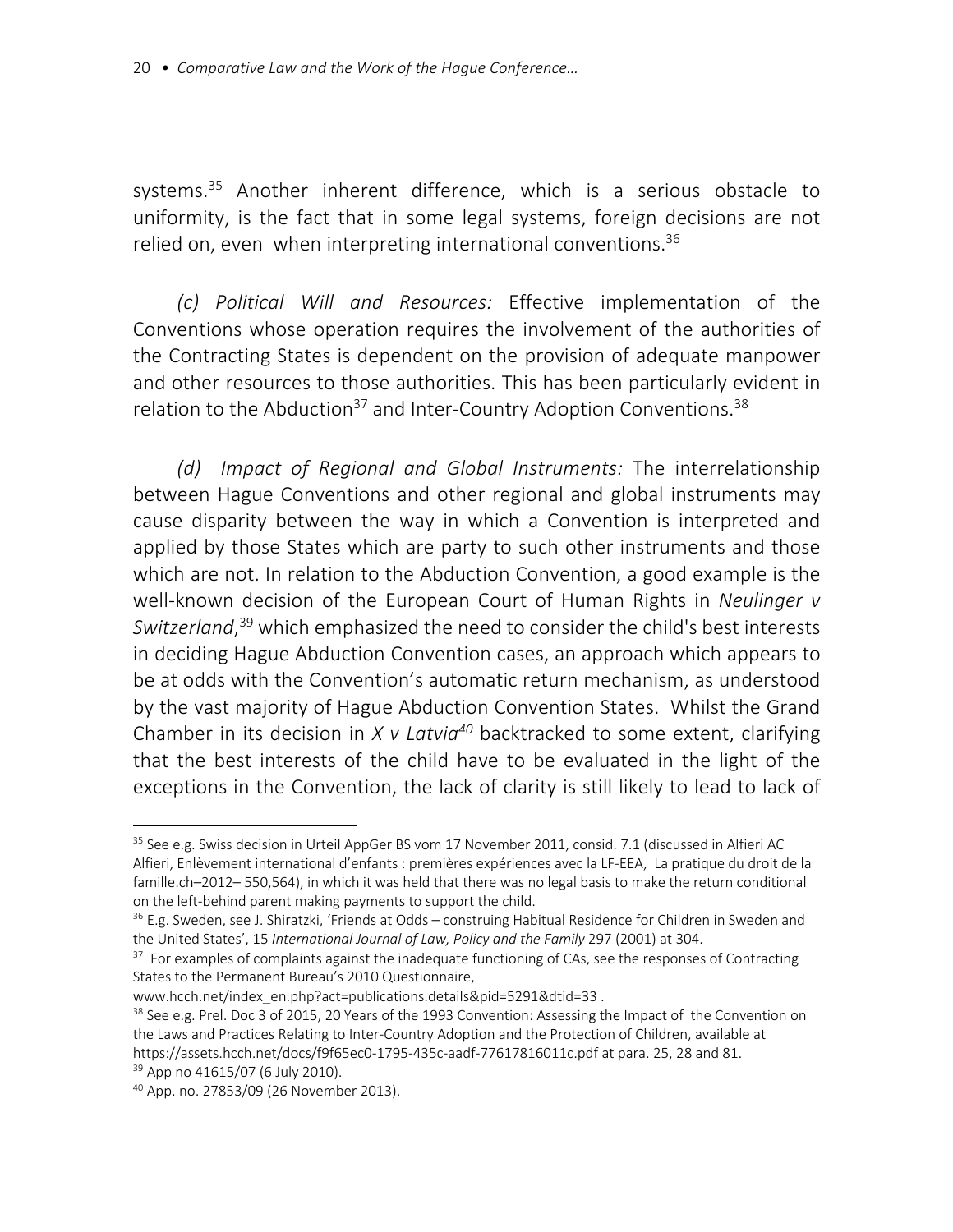uniformity, even among those States who are party to the European Convention on Human Rights. 41

*(e) Ideology and culture:* An additional explanation for the disparities in the ways in which different States apply Hague Conventions is national differences in ideology and culture. A good example of this can be found in Katerina Trimmings' study of the handling of return applications within the European Union.42 Her empirical analysis revealed significant differences between the "new" States (Central and Eastern European countries which had joined the European Union in 2004) and the "old" States, both in relation to outcomes and the time taken to process applications. Her follow-up research, which included interviewing representatives of two Central Authorities in the "new" States and literature searches, produced two main explanations for this divergence. One of these relates to the fundamental historical differences, stemming largely from the communist history of the "new" States and a lack of trust towards their former enemies. Thus, her research suggests that the old communist-era judges would find it difficult to return a child to a "capitalist" requesting State, particularly where the abductor was a local national. Differences in ideology and culture are likely to become increasingly relevant as more non-Western States accede to Conventions. In relation to Conventions which are applied by individual judges, differences in application may also be due to the personal ideology of the judges. For example, in the case law on the Abduction Convention, it is possible to discern differing worldviews in relation to domestic violence and the rights and capacities of children.43

# **C. Methods to promote uniformity.**

Once lack of uniformity has been identified, comparative law can inform steps taken to reduce the disparities. For example, official recommendations,

 $41$  See e.g. T. van Hof and T. Kruger, 'Separation from the Abducting Parent and the Best Interests of the Child, A Comparative Analysis of Caselaw in Belgium, France and Switzerland,' *Netherlands International Law Review* Vol. 65, 131 (2018) and C. Mol and T. Kruger, 'International Child Abduction and the Best Interests of the Child: an analysis of judicial reasoning in two jurisdictions', *Journal of Private International Law* Vol. 14, 421 (2018).

<sup>42</sup> K. Trimmings, *Child Abduction Within the European Union* (Hart Publishing, 2013), 167-180.

<sup>43</sup> Schuz, Disparity and Uniformity supra n. 31 at 36-37.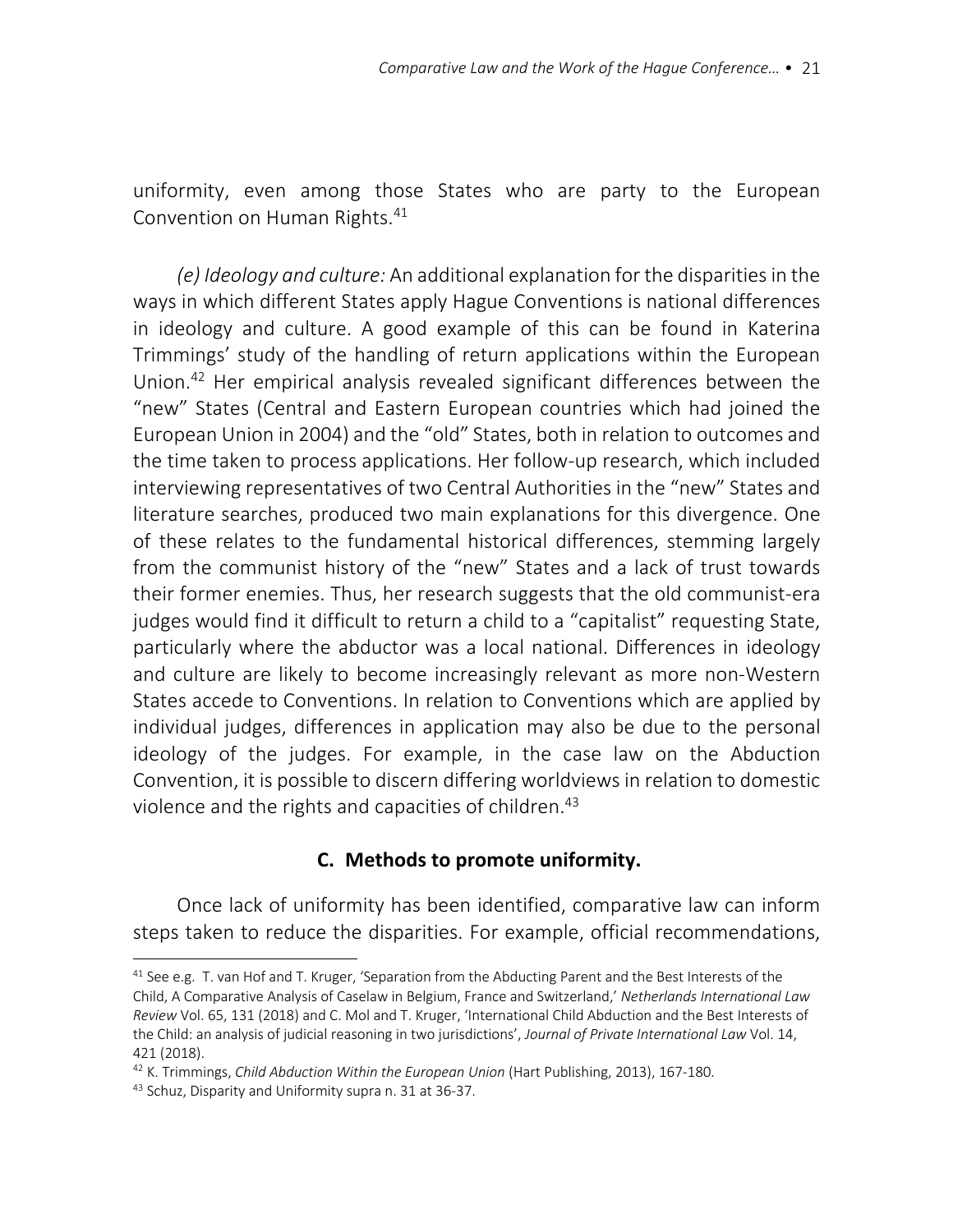guides to good practice and other handbooks and checklists<sup>44</sup> are often based on approaches and practices adopted by some Member States. Similarly, courts are sometimes influenced by the way in which a particular Convention provision has been interpreted or applied in other Member States.<sup>45</sup> In addition, identification of non-compliant States<sup>46</sup> makes it possible to provide assistance and training to those involved in implementing the Convention in those States or in extreme cases to blacklist them.

# **IV. COMPARATIVE LAW TOOLS USED BY THE HCCH IN POST-CONVENTION WORK**

*(a) Traditional Research Methods:* Case law and literature-based research comparing judicial decisions have provided important insights into the application of the Abduction Convention. For example, the PB's Reflection Paper on "Domestic Violence and the art. 13 grave risk exception,"47 analysing case law from a number of jurisdictions was the first step in developing a Guide to Good Practice on art. 13(b) published in 2020.<sup>48</sup> It is to be hoped that this Guide will ensure more uniform application of this exception and increase

https://www.hcch.net/en/instruments/specialised-sections/child-protection and checklists and model forms in relation to the Inter-Country Adoptions Conventions, available at

https://www.hcch.net/en/instruments/conventions/specialised-sections/intercountry-adoption and Practical Handbooks in relation to the Child Support Convention, available at

<sup>44</sup> See e.g. Recommendations of Special Commissions (in relation to Abduction, Child Protection and Inter-Country Adoption Conventions), Guide to Good Practice Guide in relation to the Abduction Convention (in 6 parts), available at https://www.hcch.net/en/instruments/conventions/specialised-sections/child-abduction; Practical Handbook to the Operation of the Child Protection Convention, available at

https://www.hcch.net/en/instruments/conventions/specialised-sections/child-support

<sup>45</sup> See e.g. US Supreme Court case of Abbott v Abbott, 130 S. Ct. 1983.

<sup>46</sup> See e.g. US State Department Reports on compliance by other countries, available at e at

http://travel.state.gov/content/childabduction/english/legal/compliance.html.

<sup>&</sup>lt;sup>47</sup> Permanent Bureau, 'Domestic and Family Violence and the Article 13 "Grave Risk" Exception in the

Operation of the Hague Convention of 25 October 1980 on the Civil Aspects of International Child Abduction: A Reflection Paper', Prel. Doc. No. 9 of 2011, available at

www.hcch.net/index\_en.php?act=progress.listing&ca.<br><sup>48</sup> Available at https://www.hcch.net/en/publications-and-studies/details4/?pid=7059.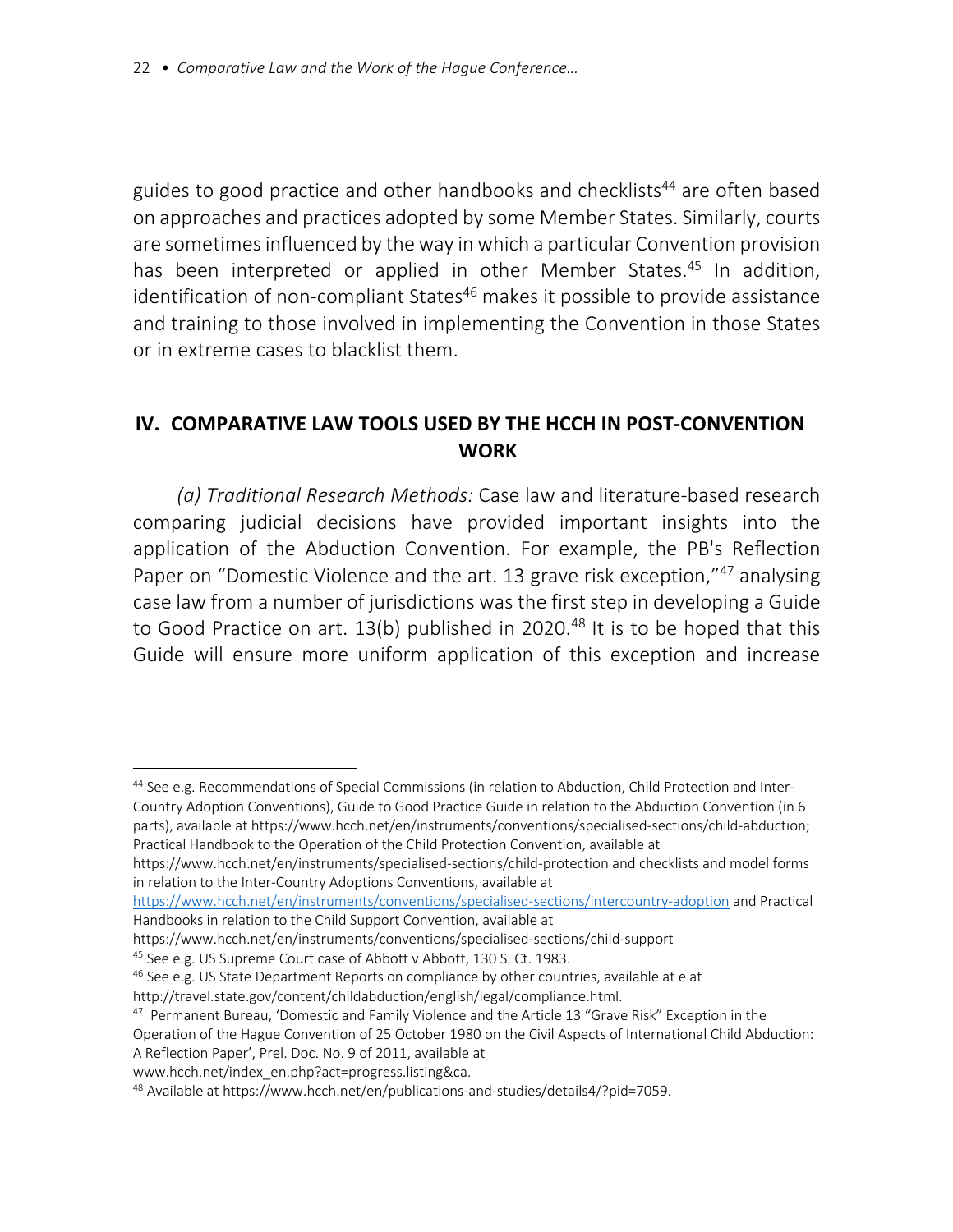judicial awareness as to the risks involved in returning children in cases where there was domestic violence before the abduction.<sup>49</sup>

*(b) Case-Law Database:* The INCADAT database<sup>50</sup> contains summaries of judicial decisions in Abduction Convention cases from different Contracting States and where available a link to full text. It is possible to search the summaries of cases via keywords, Convention provisions or States involved. In addition, the database contains analysis of case law in relation to specific issues. This database substantially increases the range of decisions which can be compared and analysed by scholars and by the PB itself. In recent years, the number and variety of States from which summaries are included in the database has increased. For example, cases can be found from. China, Japan, El Salvador, Korea, Paraguay and Peru. On the other hand, the number of cases per year reported seems to have decreased.

*(c) Statistical Surveys:* Four Statistical Surveys have been conducted under the direction of Prof Nigel Lowe.<sup>51</sup> These have been based on data provided by Central Authorities in relation to incoming and outgoing abduction and access cases in which they were involved, including information in relation to parties, children, outcomes and ground for refusal to return.

These surveys are absolutely invaluable in understanding how the Abduction Convention works. In particular, the surveys have consistently shown that over 70% of abductors are women who are primary carers/ joint primary carers,52 whereas as mentioned above the Convention seems to have been drafted on the basis of the assumption that the typical scenario is that of abduction by non-custodial fathers.

 $49$  For reservations about the wording of a critical sentence in the Guide, see R. Schuz and M. Weiner, 'A Mistake Waiting to Happen: the Failure to Correct the Good Practice Guide on art. 13(1)(b)' [2020] *International Family Law* 87.

<sup>50</sup> Available at https://www.incadat.com/en.

<sup>51</sup> Available at https://www.hcch.net/en/instruments/conventions/publications1/?dtid=32&cid=24.

 $52$  Supra at n. 12.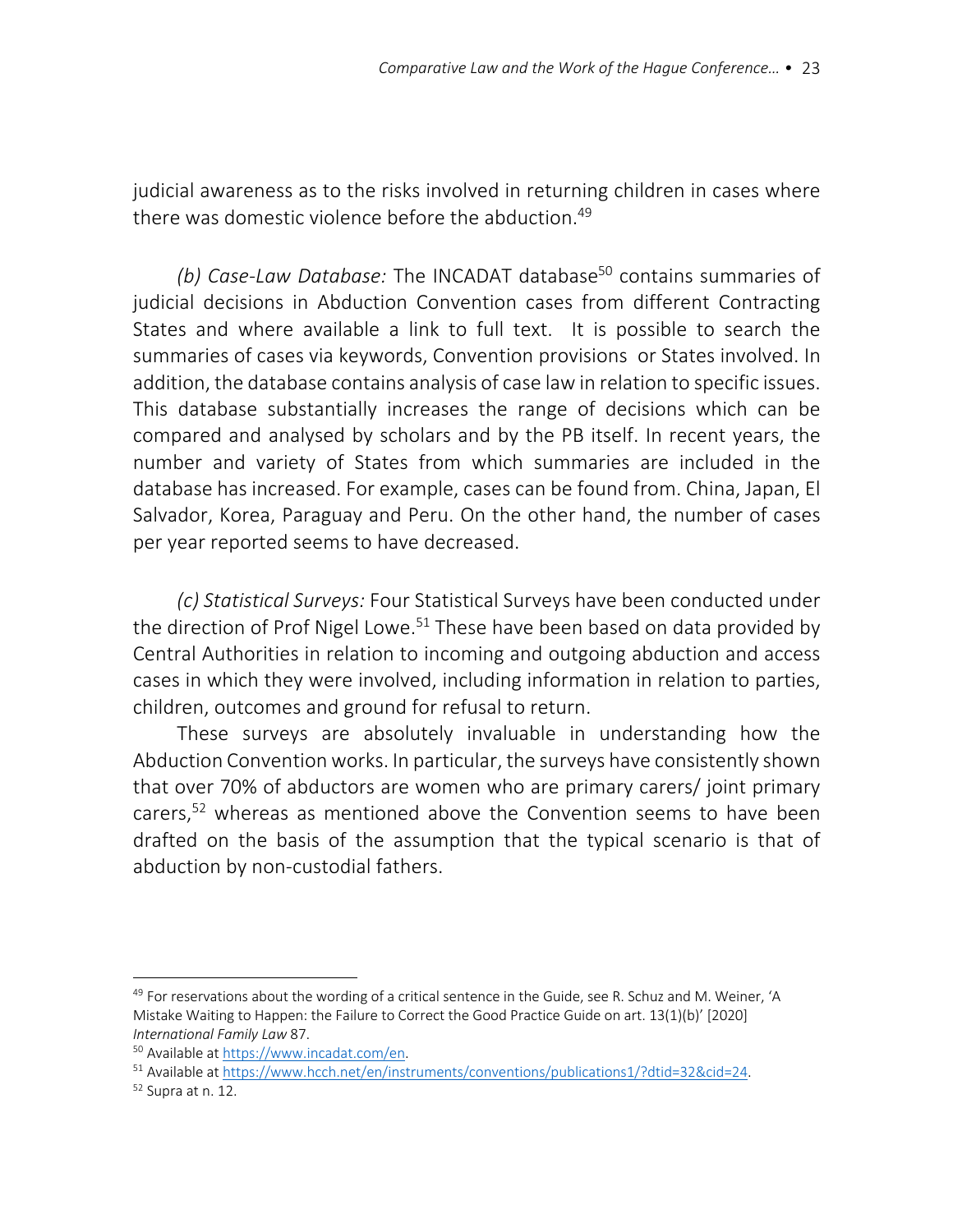In relation to inter-country adoption, Peter Selman conducted, on behalf of the HCCH, an analysis of data obtained from receiving and sending states 2004-2019.53

*(d) Country Profiles:* These are forms completed by Member States, designed to provide information about national law and procedure relevant to the Convention in question. They provide assistance both to professionals and lay persons affected by the Conventions worldwide. Country profiles are used in relation to Abduction Convention, $54$  the Adoption Convention (divided into receiving and sending States)<sup>55</sup> and the Recovery of Child Support Convention.<sup>56</sup>

*(e) Questionnaires in relation to operation of Conventions:* These questionnaires are typically sent to Member States as part of preparation for Special Commission meetings that take place in relation to some Conventions approximately every five years in The Hague, at which delegates from the Member States discuss issues which have arisen in relation to the operation of the Convention. The responses to these questionnaires, which are published on the website of the HCCH, $57$  contain a vast amount of fascinating information about the operation of the Conventions in different States. They generally include reference to decided cases, practice and specific problems encountered. However, a significant drawback is that not all States submit the questionnaires. Sometimes the questionnaires address a specific issue. For example, a questionnaire concerning enforcement of return orders under Abduction Convention provides information for a comparative study written by PB staff<sup>58</sup> and this later formed the basis of the Good Practice Guide in relation to enforcement of such orders.<sup>59</sup>

<sup>57</sup> For questionnaires in relation to the inter-country adoption Convention, see<br>https://www.hcch.net/en/instruments/conventions/publications1/?dtid=33&cid=69;

<sup>53</sup> Available at https://www.hcch.net/en/instruments/conventions/publications1/?dtid=32&cid=69.

<sup>54</sup> Available at https://www.hcch.net/en/publications-and-studies/details4/?pid=5289.

<sup>55</sup> Available at https://www.hcch.net/en/publications-and-studies/details4/?pid=5003. <sup>56</sup> http://hcch.cloudapp.net/smartlets/sfjsp?interviewID=hcchcp2012.

<sup>58</sup>Prel. Doc. No. 6 of 2006 'Enforcement of Orders Made under the 1980 Convention a Comparative Legal Study, ' available at www.hcch.net/upload/wop/abd\_pd06e2006.pdf.

<sup>59</sup> Available at https://assets.hcch.net/docs/49dc30cf-79cb-42ae-af36-dd2fc20bb11e.pdf.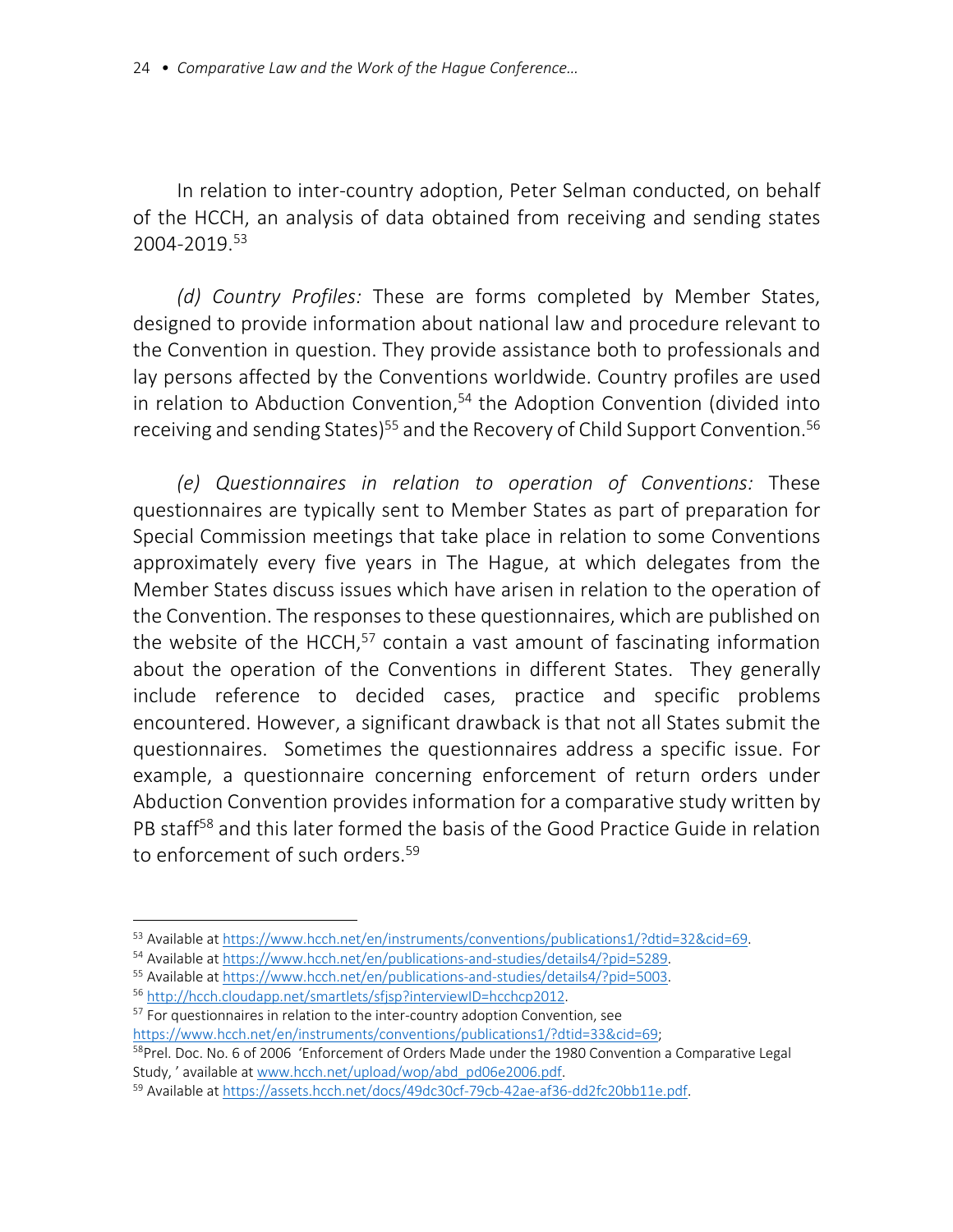*(f) Judges' Newsletter:* This publication is devoted to articles about the operation of the various Conventions in different States. Sometimes the articles are about one State and sometimes they are in the form of national reports.<sup>60</sup>

## **V. METHODOLOGICAL ISSUES**

Whilst I have no doubt that comparative law research has been invaluable to the work of the HCCH for many years both in preparing Conventions and more recently in monitoring their implementation, it seems to me that some of the work does raise certain methodological issues, which are of general relevance. Since this lecture is being delivered in the framework of a workshop on comparative law methodology, it seems appropriate to comment on these issues, if only briefly.

## **A. Source of Material**

Much of the material is provided by Governments of member States. This has certain advantages. In particular, Governments have access to information, including papers relating to individual cases, that is not available to individual researchers. On the other hand, there may be disadvantages, particularly in relation to preparatory work, because Government employed lawyers who prepare the responses may not necessarily be experts in the relevant field.

## **B. Keeping Up to Date**

The dynamism of many areas of family law over the last few decades can mean that comparative law studies can become outdated very quickly, as we saw in relation to the parentage project. It is particularly important to ensure that materials used in relation to post-Convention work, such as country profiles and INCADAT are kept up to date. For example, the value of the case law analysis is significantly reduced if it is out of date. Whilst the INCADAT case

<sup>&</sup>lt;sup>60</sup> See e.g. Special Focus- The Child's Voice- 15 years later, Judges' Newsletter Vol. XXII, Summer-Fall 2018, containing reports on the procedure for hearing children in return proceedings under the Abduction Convention in 13 different States.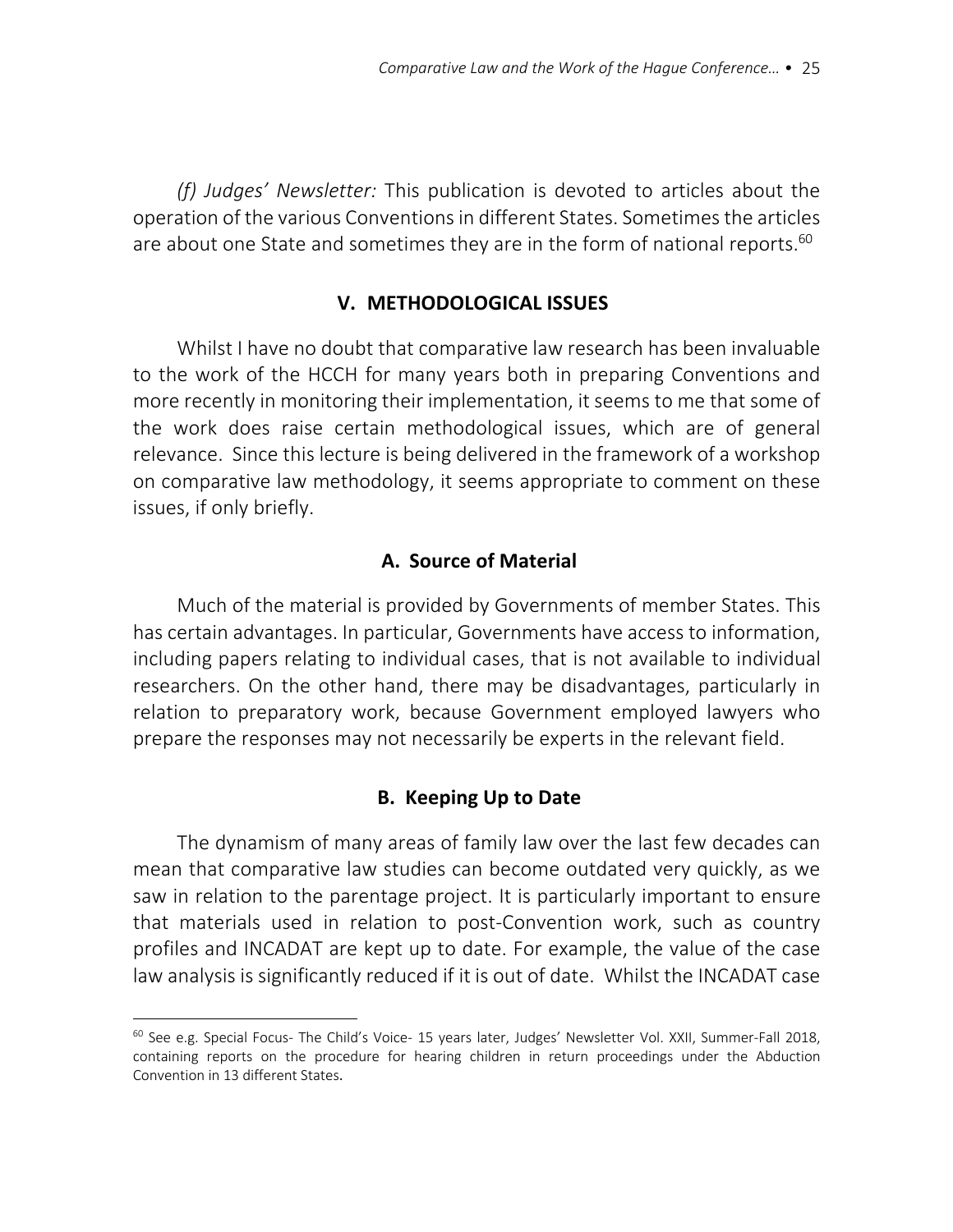analyses do include a caveat that they are only correct to the date of the latest case cited there, the reader does not know whether the fact that no later cases are covered is because there were no significant later cases or because the analysis has not been updated.

## **C. Nature of Research**

Much of the comparative law research undertaken by the HCCH is effectively collection of raw materials, without any published comparative analysis. Examples include responses to questionnaires, country profiles and case summaries. Similarly, the case law analysis published on INCADAT is usually a list of which cases support which approaches, without any deeper or more nuanced analysis of the significance of different approaches.

Presumably, these limitations reflect not only limited resources, but also the need for the HCCH to remain neutral and so to avoid preferring the approach of one State over that of another. However, in some cases, it seems to me that the usefulness of material obtained by means of questionnaires might be increased by a wider use of cases studies, asking the respondents to explain how a particular situation would be addressed by law in their State, rather than simply setting out the legal position.<sup>61</sup> In any event, the task of deeper analysis of the implications of the information provided by the raw materials published by the HCCH is left to researchers, such as the participants in this workshop.

## **Conclusion**

Comparative Law is essential for any project designed to unify or even harmonize law. The HCCH has developed useful tools for comparative law research both in preparatory work and monitoring Conventions in the field of family law. The comparatively large membership of the HCCH creates a potential for broader comparative law than in most traditional studies. Needless to say, this potential could be more fully realized if more resources

 $61$  In a few questionnaires, there is a limited use of case studies e.g. in the first part of the questionnaire in relation to the Matrimonial Property, supra n. 16.